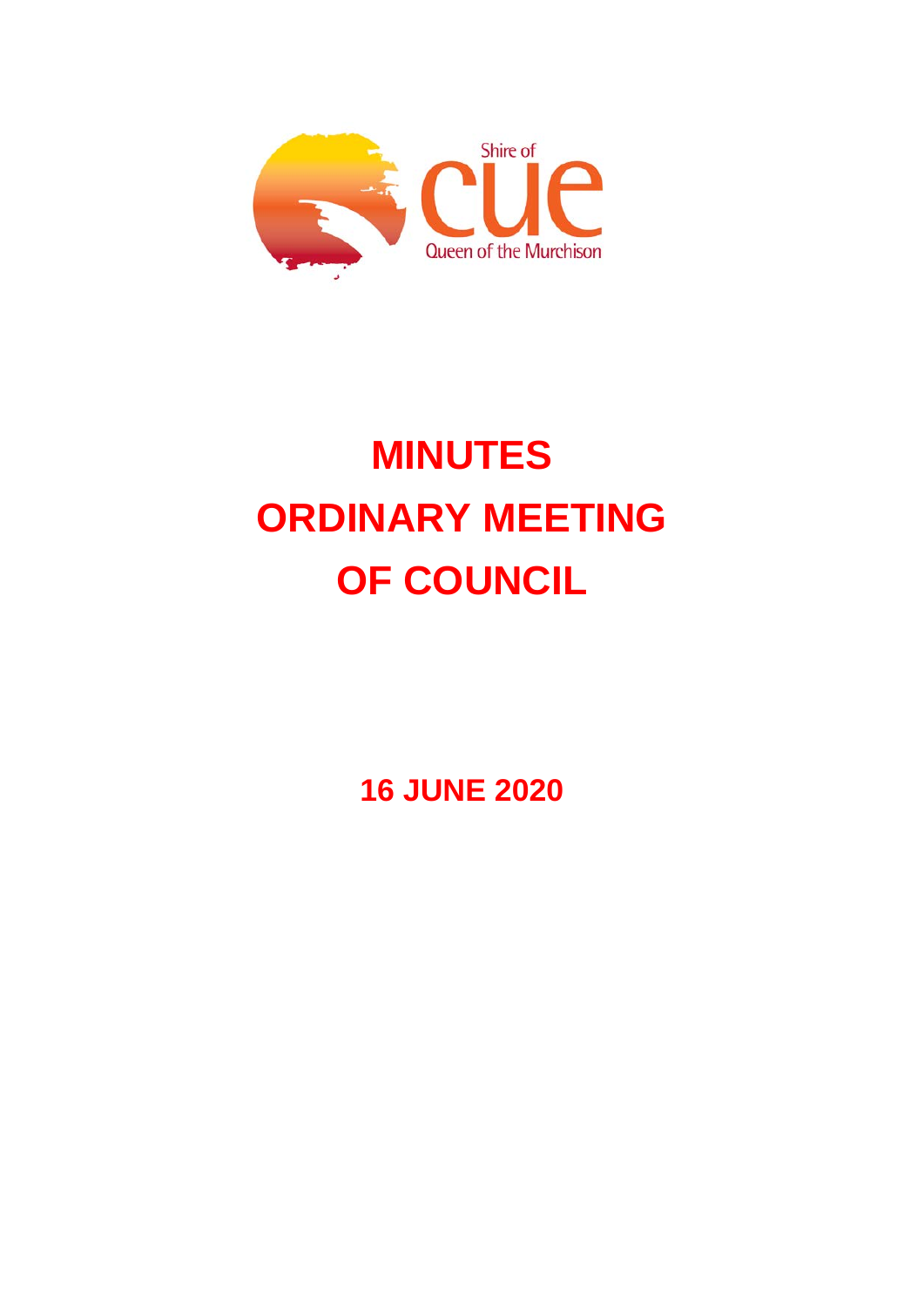# SHIRE OF CUE Ordinary Council Meeting **AGENDA**

|               | Held in the Council Chambers, 73 Austin Street Cue on<br>Tuesday 16 June 2020 commencing at 6:30pm |  |
|---------------|----------------------------------------------------------------------------------------------------|--|
| $\mathbf 1$ . |                                                                                                    |  |
| 1.1           |                                                                                                    |  |
| 1.2           |                                                                                                    |  |
| 2.            |                                                                                                    |  |
| 3.            |                                                                                                    |  |
| 4.            |                                                                                                    |  |
| 5.            |                                                                                                    |  |
| 6.            |                                                                                                    |  |
| 7.            |                                                                                                    |  |
| 8.            |                                                                                                    |  |
| 9.            |                                                                                                    |  |
| 10.           |                                                                                                    |  |
| 10.1          |                                                                                                    |  |
| 10.2          |                                                                                                    |  |
| 10.3          |                                                                                                    |  |
| 10.4          |                                                                                                    |  |
| 10.5          | <b>OFFER TO PURCHASE LOT 312 (14) CHESSON STREET 24</b>                                            |  |
| 11.           | <b>MOTIONS BY MEMBERS OF WHICH PREVIOUS NOTICE HAS BEEN GIVEN 27</b>                               |  |
| 12            | MOTIONS FOR CONSIDERATION AT THE NEXT MEETING  27                                                  |  |
| 13.           |                                                                                                    |  |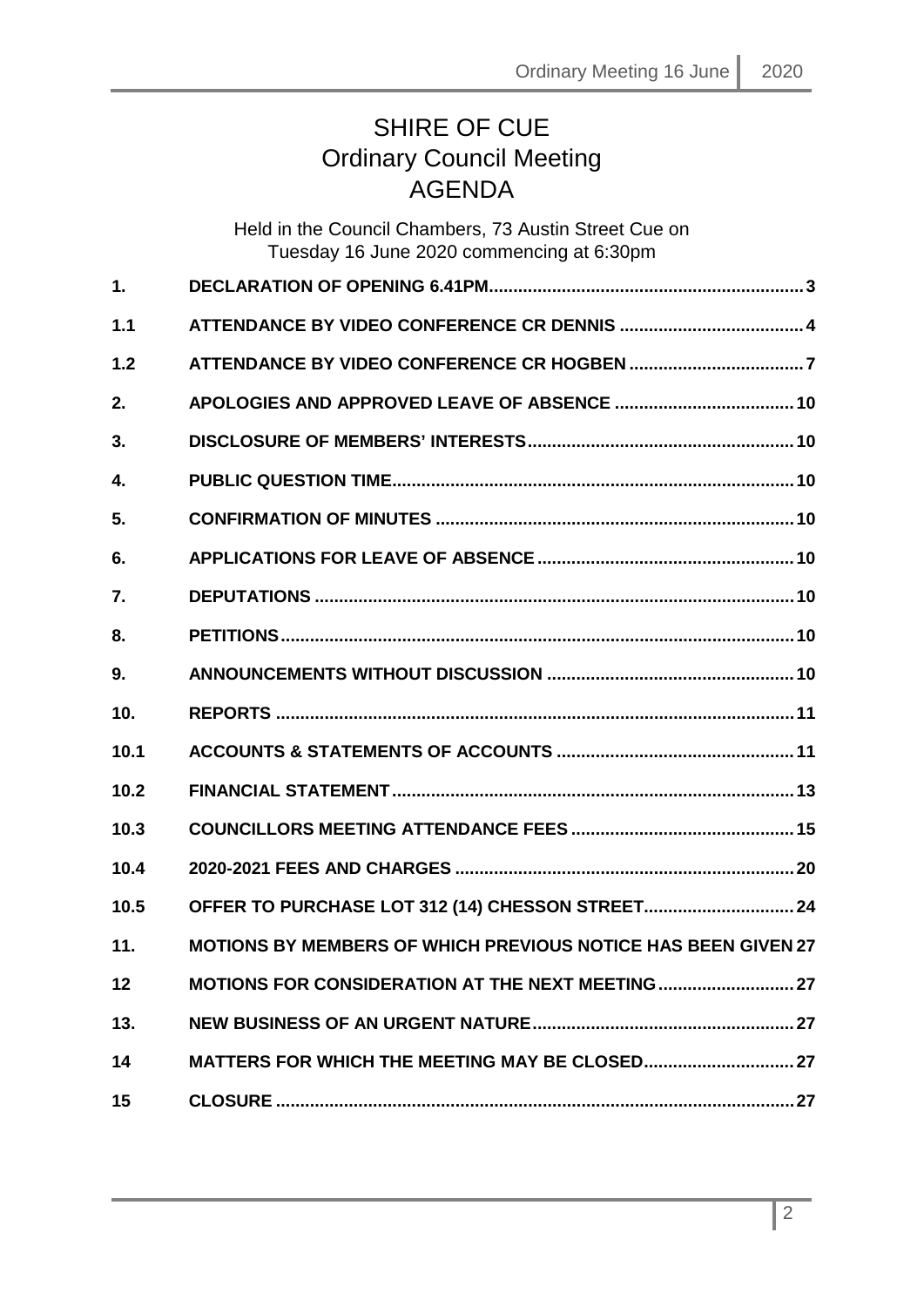# <span id="page-2-0"></span>**1. DECLARATION OF OPENING 6.41PM**

The Presiding Member welcomed those present and read the following disclaimer:

*No responsibility whatsoever is implied or accepted by the Shire of Cue for any act, omission or statement or intimation occurring during this Meeting.*

*It is strongly advised that persons do not act on what is heard at this Meeting and should only rely on written confirmation of council's decision, which will be provided within fourteen (14) days of this Meeting.*

# **PRESENT**:

Councillor Ross Pigdon, Shire President

Councillor Les Price, Deputy Shire President

Councillor Ian Dennis – via videoconference

Councillor Ron Hogben – via videoconference

Councillor Leonie Fitzpatrick

Councillor Fred Spindler

Councillor Liz Houghton

# **STAFF:**

Mr Rob Madson, Chief Executive Officer – via videoconference

Mr Richard Towell, Deputy Chief Executive Officer

Ms Tracy Bachraty, Customer Service Officer

# **GALLERY:**

Mr Linton Micherton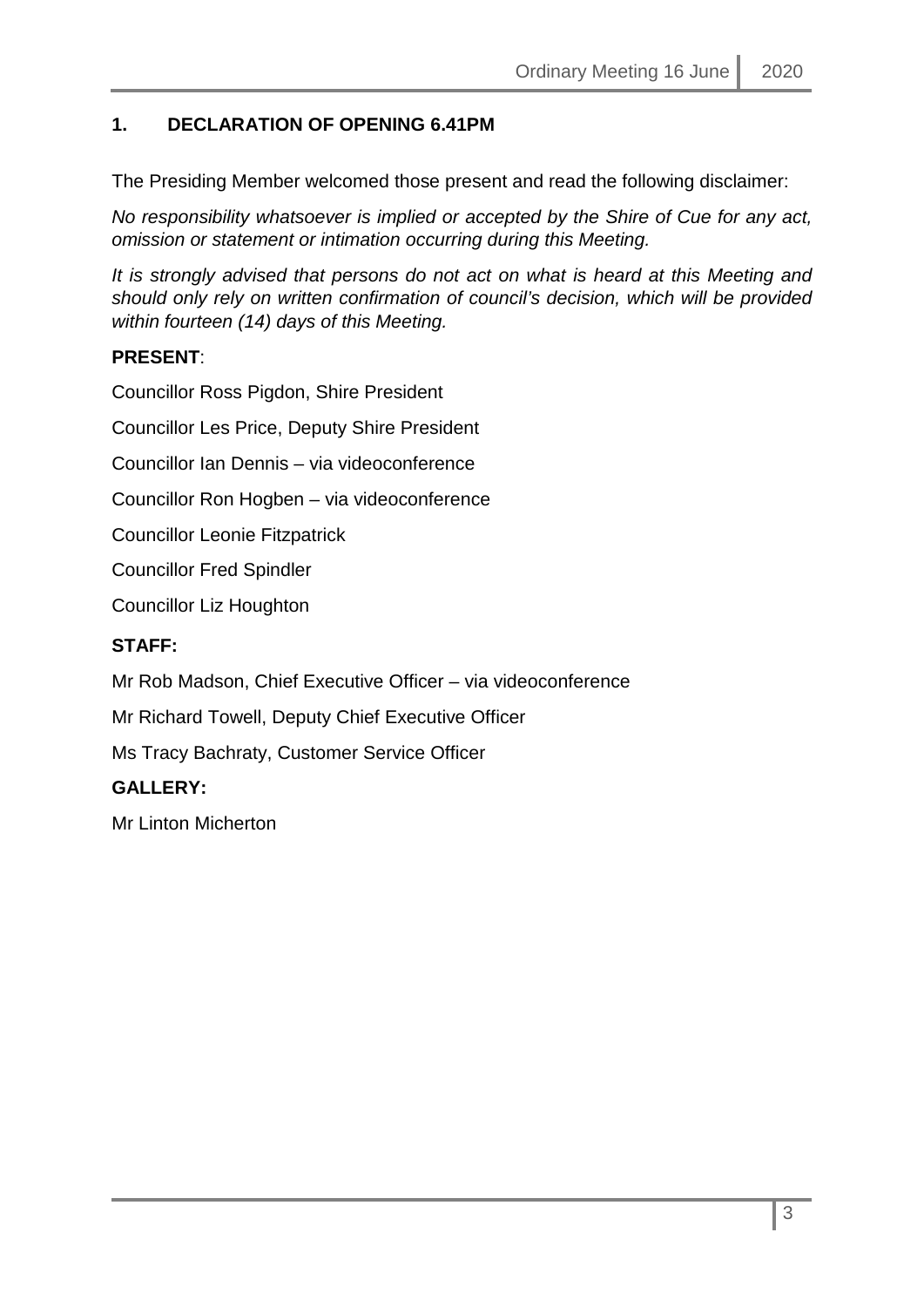# <span id="page-3-0"></span>**1.1 ATTENDANCE BY VIDEO CONFERENCE CR DENNIS**

| APPLICANT:                  | Cr Ian Dennis                                   |
|-----------------------------|-------------------------------------------------|
| DISCLOSURE OF INTEREST: Nil |                                                 |
| AUTHOR:                     | Richard Towell – Deputy Chief Executive Officer |
| DATE:                       | 12 June 2020                                    |
|                             |                                                 |

# *Matters for Consideration:*

Attendance at Council meeting by Zoom meeting.

# *Background:*

Cr Dennis has requested permission to attend the June Council meeting by videoconference.

#### *Comments:*

Nil

#### *Statutory Environment:*

# *LOCAL GOVERNMENT ACT 1995 - SECT 5.25*

# **5.25 . Regulations about council and committee meetings and committees**

 (1) *Without limiting the generality of section 9.59, regulations may make provision in relation to —* …

 **(ba) the holding of council or committee meetings by telephone, video conference or other electronic means; and …**

# *LOCAL GOVERNMENT (ADMINISTRATION) REGULATIONS 1996 - REG 14A*

# **14A . Attendance by telephone etc. (Act s. 5.25(1)(ba))**

 *(1) A person who is not physically present at a meeting of a council or committee is to be taken to be present at the meeting if —*

 *(a) the person is simultaneously in audio contact, by telephone or other means of instantaneous communication, with each other person present at the meeting; and* 

- *(b) the person is in a suitable place; and*
- *(c) the council has approved\* of the arrangement.*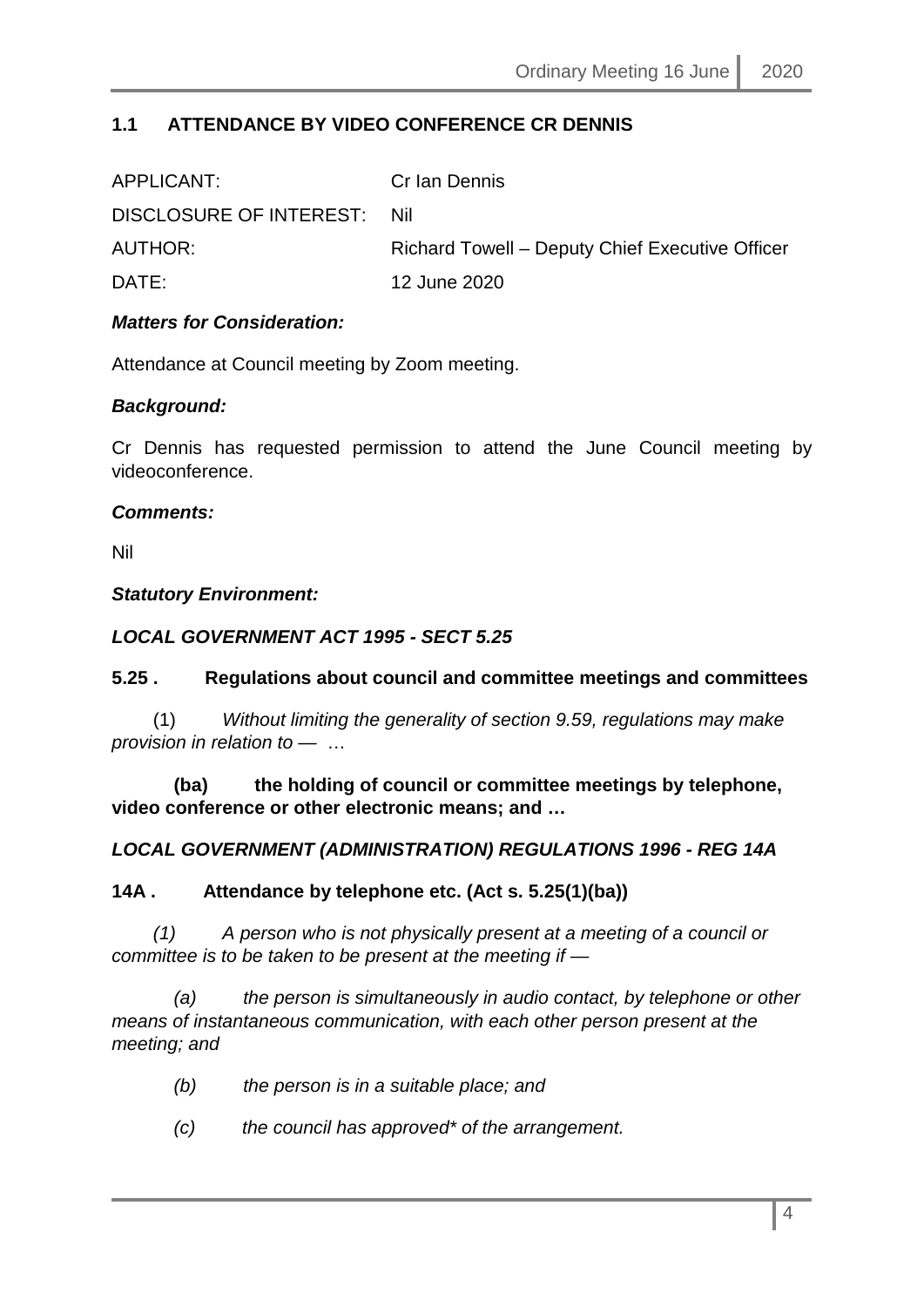*(2) A council cannot give approval under subregulation (1)(c) if to do so would mean that at more than half of the meetings of the council, or committee, as the case may be, in that financial year, a person (other than a person with a disability) who was not physically present was taken to be present in accordance with this regulation.* 

 *(3) A person referred to in this regulation is no longer to be taken to be present at a meeting if the person ceases to be in instantaneous communication with each other person present at the meeting.* 

 *(4) In this regulation —*

 *disability has the meaning given in the Disability Services Act 1993 section 3;* 

# *suitable place —*

 *(a) in relation to a person with a disability — means a place that the council has approved\* as a suitable place for the purpose of this paragraph; and* 

 *(b) in relation to any other person — means a place that the council has approved\* as a suitable place for the purpose of this paragraph and that is located —*

 *(i) in a townsite or other residential area; and* 

 *(ii) 150 km or further from the place at which the meeting is to be held under regulation 12, measured along the shortest road route ordinarily used for travelling;*

# *Policy Implications:*

Nil

# *Financial Implications:*

Cr Dennis will be entitled to receive a meeting attendance fee.

# *Strategic Implications:*

Nil

*Consultation:*

Rob Madson – Chief Executive Officer

Shire President – Cr Ross Pigdon

Deputy Shire President – Cr Les Price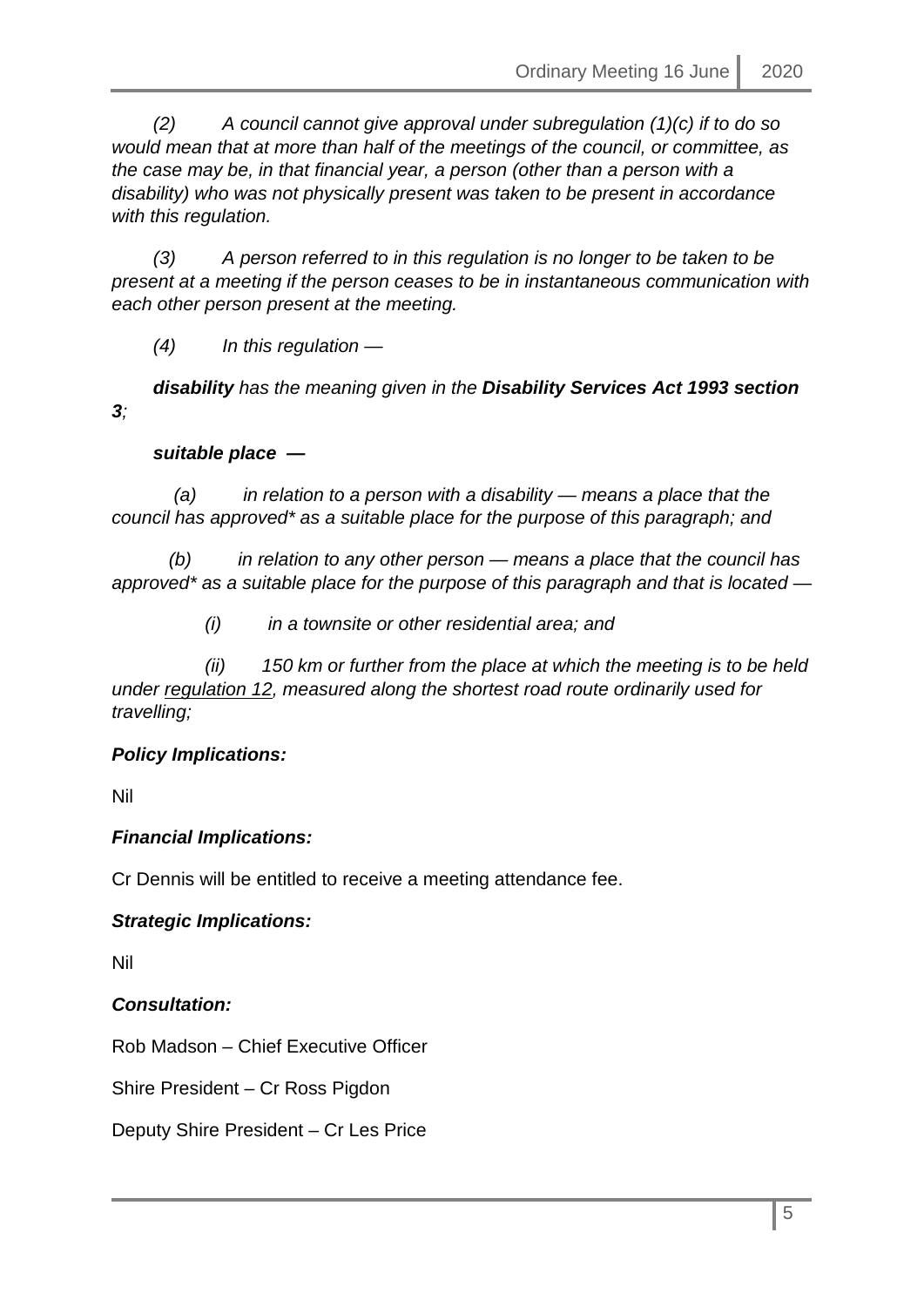# *Officer's Recommendation:* **Voting Requirement: Absolute Majority**

- *1. That Council approves of the residence at 30 Shadbolt Ave Booragoon as a suitable place for the purposes of Regulation 14A of the Local Government (Administration) Regulations 1996.*
- *2. That Council grant approval for Cr Dennis to attend this meeting by instantaneous communications in the form of a videoconference.*

*Council Decision: 01062020* **Voting requirement: Absolute Majority**

**MOVED: Cr Houghton SECONDED: Cr Price**

*1. That Council approves of the residence at 30 Shadbolt Ave Booragoon as a suitable place for the purposes of Regulation 14A of the Local Government (Administration) Regulations 1996.*

*2. That Council grant approval for Cr Dennis to attend this meeting by instantaneous communications in the form of a videoconference.*

**CARRIED:5/0**

Cr Ian Dennis joined the meeting at 6.44pm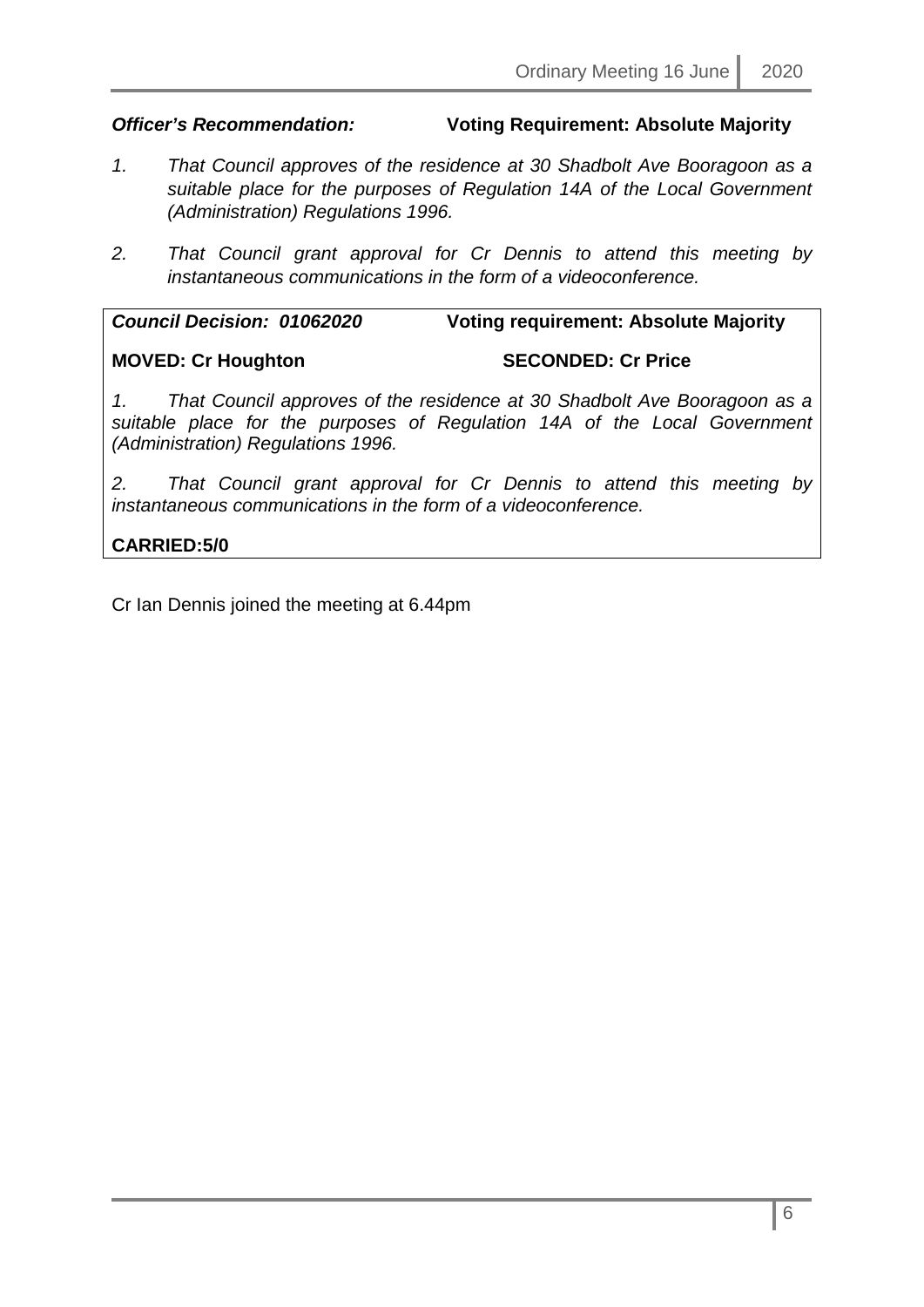# <span id="page-6-0"></span>**1.2 ATTENDANCE BY VIDEO CONFERENCE CR HOGBEN**

| APPLICANT:                  | Cr Ron Hogben                                   |
|-----------------------------|-------------------------------------------------|
| DISCLOSURE OF INTEREST: Nil |                                                 |
| <b>AUTHOR:</b>              | Richard Towell - Deputy Chief Executive Officer |
| DATE:                       | 12 June 2020                                    |
|                             |                                                 |

# *Matters for Consideration:*

Attendance at Council meeting by Zoom meeting.

# *Background:*

Cr Hogben has requested permission to attend the June Council meeting by videoconference.

#### *Comments:*

Nil

#### *Statutory Environment:*

# *LOCAL GOVERNMENT ACT 1995 - SECT 5.25*

# **5.25 . Regulations about council and committee meetings and committees**

 (1) *Without limiting the generality of section 9.59, regulations may make provision in relation to —* …

 **(ba) the holding of council or committee meetings by telephone, video conference or other electronic means; and …**

# *LOCAL GOVERNMENT (ADMINISTRATION) REGULATIONS 1996 - REG 14A*

# **14A . Attendance by telephone etc. (Act s. 5.25(1)(ba))**

 *(1) A person who is not physically present at a meeting of a council or committee is to be taken to be present at the meeting if —*

 *(a) the person is simultaneously in audio contact, by telephone or other means of instantaneous communication, with each other person present at the meeting; and* 

- *(b) the person is in a suitable place; and*
- *(c) the council has approved\* of the arrangement.*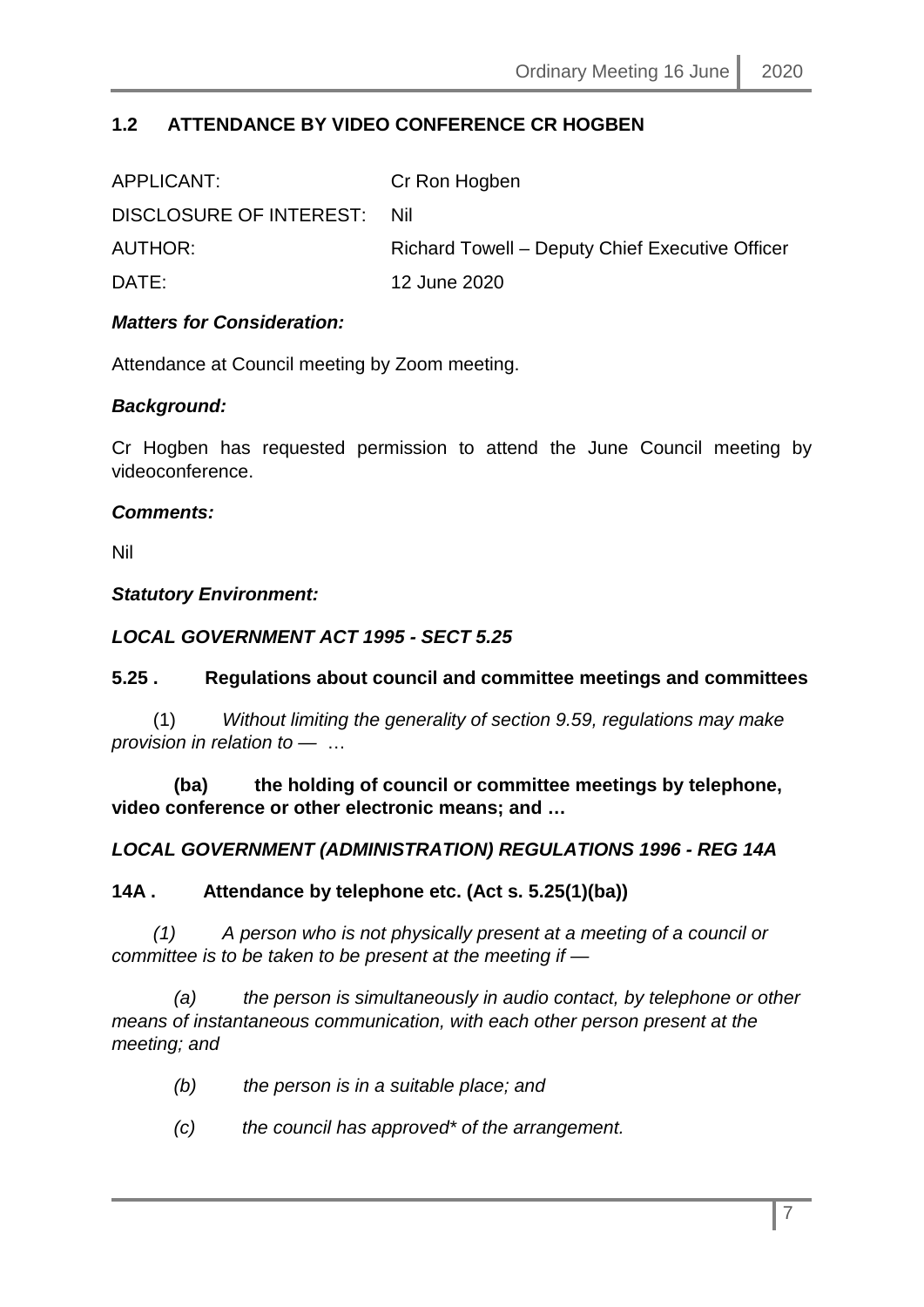*(2) A council cannot give approval under subregulation (1)(c) if to do so would mean that at more than half of the meetings of the council, or committee, as the case may be, in that financial year, a person (other than a person with a disability) who was not physically present was taken to be present in accordance with this regulation.* 

 *(3) A person referred to in this regulation is no longer to be taken to be present at a meeting if the person ceases to be in instantaneous communication with each other person present at the meeting.* 

 *(4) In this regulation —*

 *disability has the meaning given in the Disability Services Act 1993 section 3;* 

# *suitable place —*

 *(a) in relation to a person with a disability — means a place that the council has approved\* as a suitable place for the purpose of this paragraph; and* 

 *(b) in relation to any other person — means a place that the council has approved\* as a suitable place for the purpose of this paragraph and that is located —*

 *(i) in a townsite or other residential area; and* 

 *(ii) 150 km or further from the place at which the meeting is to be held under regulation 12, measured along the shortest road route ordinarily used for travelling;*

# *Policy Implications:*

Nil

# *Financial Implications:*

Cr Hogben will be entitled to receive a meeting attendance fee.

# *Strategic Implications:*

Nil

*Consultation:*

Rob Madson – Chief Executive Officer

Shire President – Cr Ross Pigdon

Deputy Shire President – Cr Les Price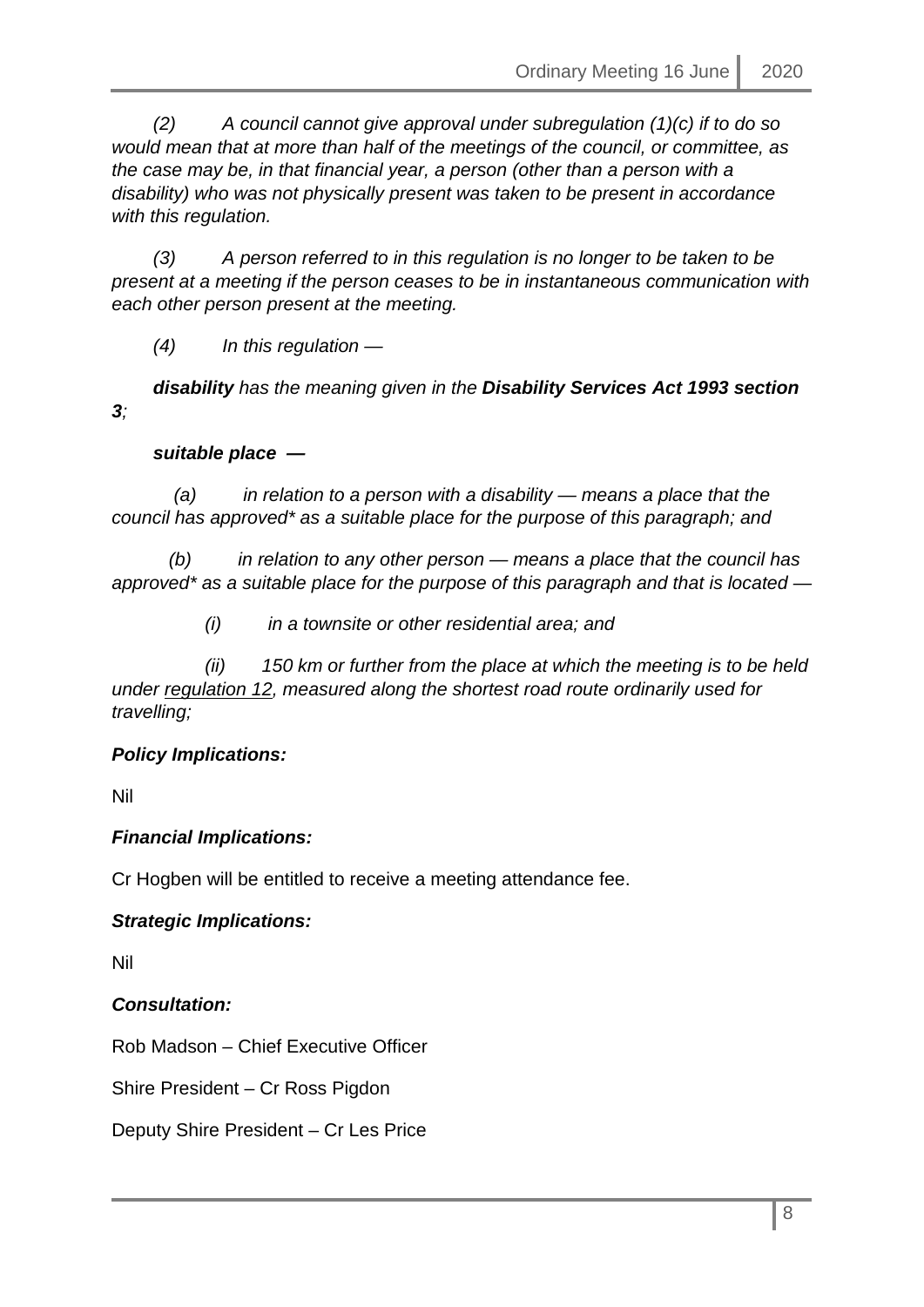# *Officer's Recommendation:* **Voting Requirement: Absolute Majority**

- *1. That Council approves Cr Hogben's private office at his residence at 1 Calamar Place Woorree as a suitable place for the purposes of Regulation 14A of the Local Government (Administration) Regulations 1996.*
- *2. That Council grant approval for Cr Hogben to attend this meeting by instantaneous communications in the form of a videoconference.*

| <b>Council Decision: 02062020</b> | <b>Voting requirement: Absolute Majority</b> |  |  |
|-----------------------------------|----------------------------------------------|--|--|
| <b>MOVED: Cr Houghton</b>         | <b>SECONDED: Cr Spindler</b>                 |  |  |

*1. That Council approves Cr Hogben's private office at his residence at 1 Calamar Place Woorree as a suitable place for the purposes of Regulation 14A of the Local Government (Administration) Regulations 1996.*

*2. That Council grant approval for Cr Hogben to attend this meeting by instantaneous communications in the form of a videoconference.*

# **CARRIED:6/0**

Cr Ron Hogben joined the meeting at 6.51pm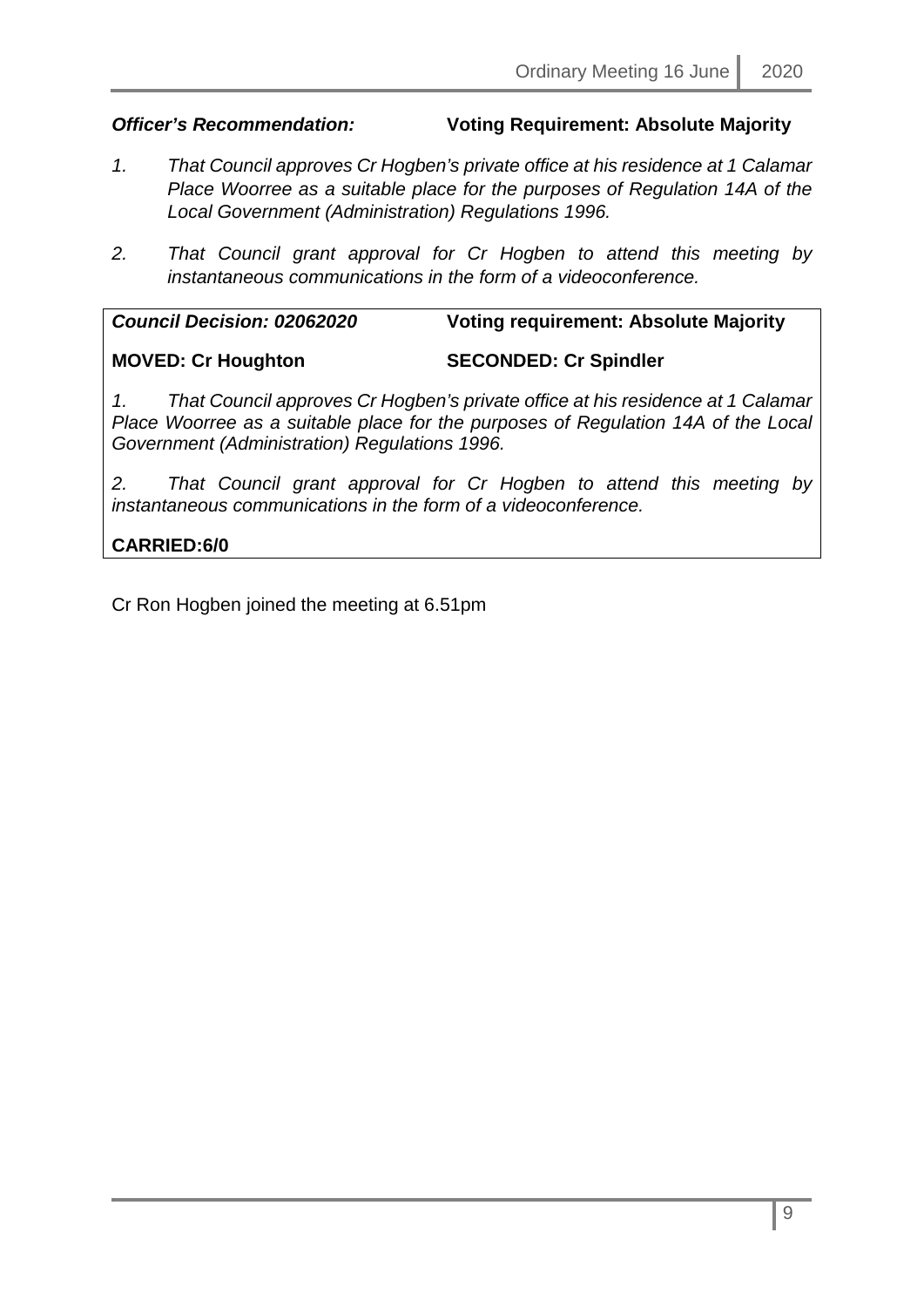# <span id="page-9-0"></span>**2. APOLOGIES AND APPROVED LEAVE OF ABSENCE**

Nil

# <span id="page-9-1"></span>**3. DISCLOSURE OF MEMBERS' INTERESTS**

Nil

# <span id="page-9-2"></span>**4. PUBLIC QUESTION TIME**

Nil

# <span id="page-9-3"></span>**5. CONFIRMATION OF MINUTES**

| <b>Council Decision: 03062020</b> | <b>Voting Requirement: Simple Majority</b> |
|-----------------------------------|--------------------------------------------|
|                                   |                                            |

# **MOVED: Cr Spindler SECONDED: Cr Dennis**

That the Minutes of the Ordinary Meeting 19<sup>th</sup> May 2020 are confirmed as a true and correct record of the meeting.

**CARRIED: 7/0**

# <span id="page-9-4"></span>**6. APPLICATIONS FOR LEAVE OF ABSENCE**

Nil

# <span id="page-9-5"></span>**7. DEPUTATIONS**

Nil

# <span id="page-9-6"></span>**8. PETITIONS**

Nil

# <span id="page-9-7"></span>**9. ANNOUNCEMENTS WITHOUT DISCUSSION**

Nil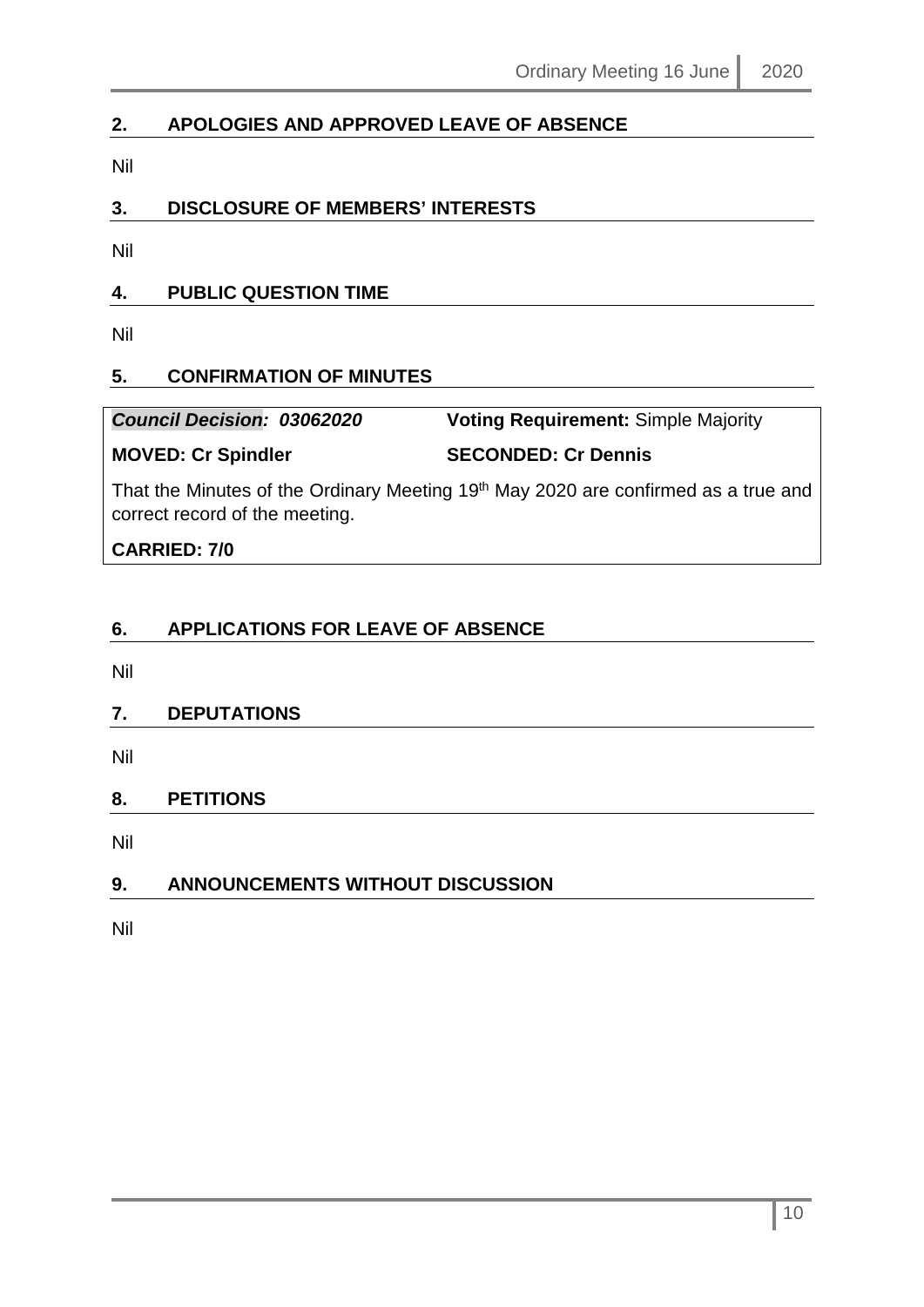# <span id="page-10-0"></span>**10. REPORTS**

# <span id="page-10-1"></span>**10.1 ACCOUNTS & STATEMENTS OF ACCOUNTS**

| APPLICANT:                  | Shire of Cue                                    |
|-----------------------------|-------------------------------------------------|
| DISCLOSURE OF INTEREST: Nil |                                                 |
| <b>AUTHOR:</b>              | Richard Towell – Deputy Chief Executive Officer |
| DATE:                       | 11 June 2020                                    |

#### *Matters for Consideration:*

To receive the List of Accounts Due & Submitted to Ordinary Council Meeting on 19 May 2020 as attached – see *Appendix 1.*

#### *Background:*

The local government under its delegated authority to the CEO to make payments from the municipal and trust funds is required to prepare a list of accounts each month showing each account paid and presented to Council at the next ordinary Council meeting. The list of accounts prepared and presented to Council must form part of the minutes of that meeting.

#### *Comments:*

The list of accounts is for the month of May 2020.

# *Statutory Environment:*

*Local Government (Financial Management Regulations) 1996 – Clause 13.*

#### *Policy Implications:*

Nil.

# *Financial Implications:*

Nil.

*Strategic Implications:*

Nil.

# *Consultation:*

Nil.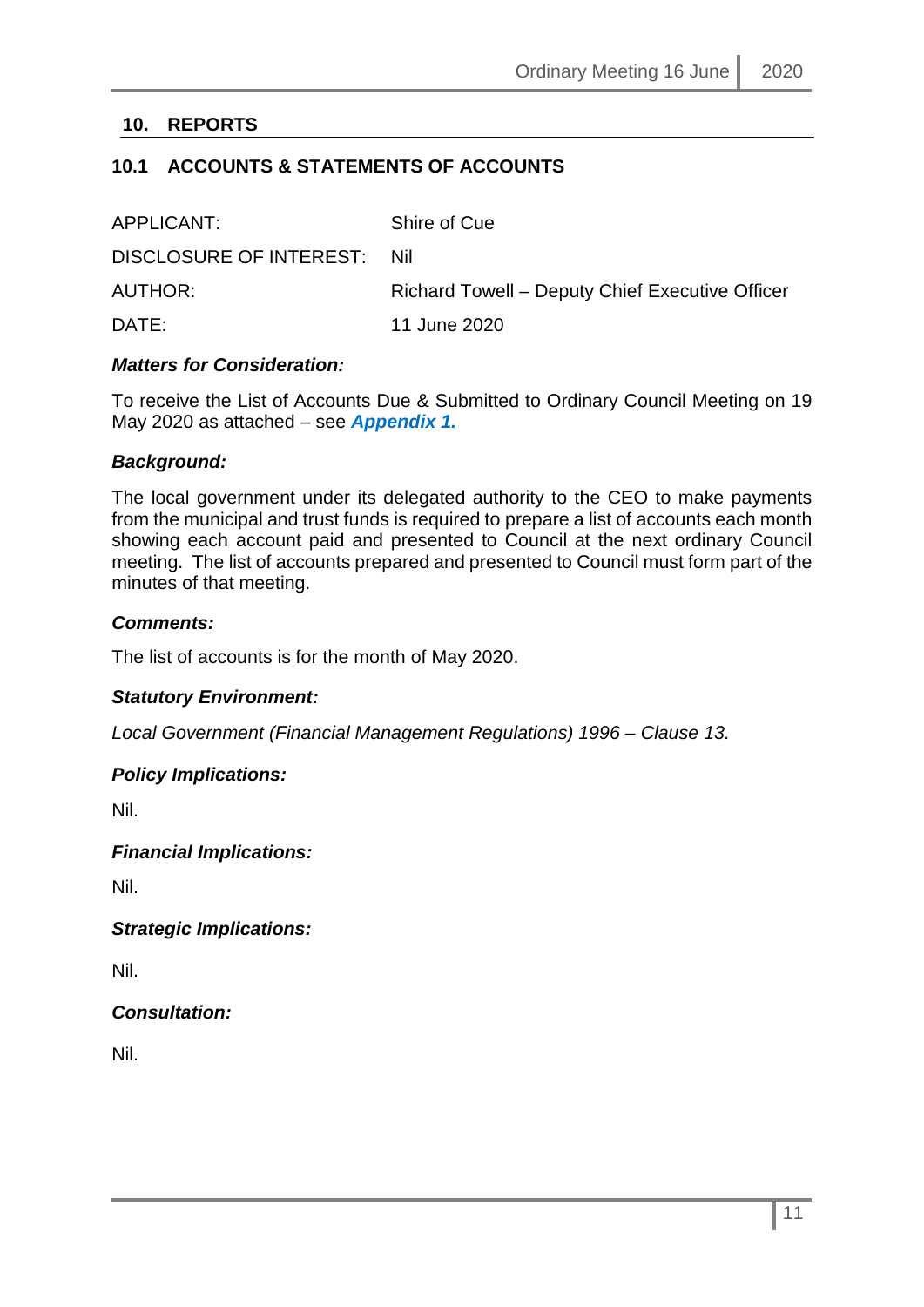# *Officer's Recommendation:* **Voting Requirement:** Simple Majority

*That Council endorse the payments for the period 1 May to 31 May 2020 as listed at Appendix 1, which have been made in accordance with delegated authority per LGA 1995 S5.42.*

| <b>Municipal Fund Bank</b> | <b>EFTs</b> | 8407 - 8520 | \$640,508.75  |
|----------------------------|-------------|-------------|---------------|
| Direct Debit Fund Transfer |             |             | \$29,453.97   |
| Payroll                    |             |             | \$123, 129.00 |
| <b>BPAY</b>                |             |             | \$8,031.56    |
| Cheques                    |             | 3406 - 3406 | \$<br>0.00    |
| Total                      |             |             | \$801,123.28  |

| <b>Council Decision: 04062020</b>                                                                                                                                                    |             | <b>Voting requirement: Simple Majority</b> |    |  |              |
|--------------------------------------------------------------------------------------------------------------------------------------------------------------------------------------|-------------|--------------------------------------------|----|--|--------------|
| <b>MOVED: Cr Price</b>                                                                                                                                                               |             | <b>SECONDED: Cr Hogben</b>                 |    |  |              |
| That Council endorse the payments for the period 1 May to 31 May 2020 as listed at<br>Appendix 1, which have been made in accordance with delegated authority per LGA<br>1995 S5.42. |             |                                            |    |  |              |
| <b>Municipal Fund Bank</b>                                                                                                                                                           | <b>EFTs</b> | 8407 - 8520                                |    |  | \$640,508.75 |
| <b>Direct Debit Fund Transfer</b>                                                                                                                                                    |             |                                            |    |  | \$29,453.97  |
| Payroll                                                                                                                                                                              |             |                                            |    |  | \$123,129.00 |
| <b>BPAY</b>                                                                                                                                                                          |             |                                            |    |  | \$8,031.56   |
| Cheques                                                                                                                                                                              |             | 3406 - 3406                                | \$ |  | 0.00         |
| Total                                                                                                                                                                                |             |                                            |    |  | \$801,123.28 |
|                                                                                                                                                                                      |             |                                            |    |  |              |
| <b>CARRIED: 7/0</b>                                                                                                                                                                  |             |                                            |    |  |              |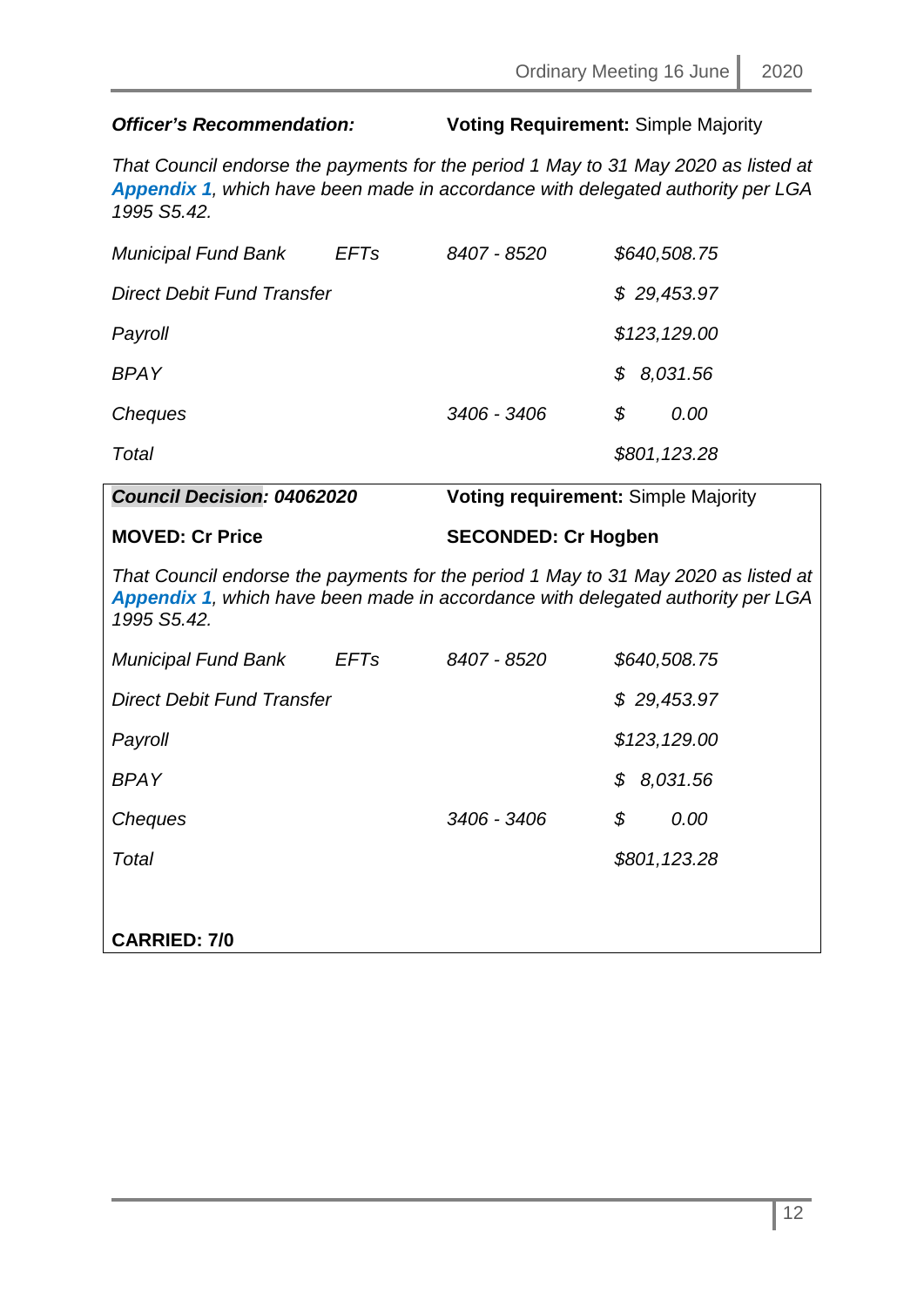# <span id="page-12-0"></span>**10.2 FINANCIAL STATEMENT**

| APPLICANT:                  | Shire of Cue                                    |
|-----------------------------|-------------------------------------------------|
| DISCLOSURE OF INTEREST: Nil |                                                 |
| AUTHOR:                     | Richard Towell – Deputy Chief Executive Officer |
| DATE:                       | 11 June                                         |

# *Matters for Consideration:*

The Statement of Financial Activity for the period ended 31 May 2020 including the following reports:

- Statement of Financial Activity
- Significant Accounting Policies
- Graphical Representation Source Statement of Financial Activity
- **Net Current Funding Position**
- Cash and Investments
- **Major Variances**
- Budget Amendments
- Receivables
- Grants and Contributions
- Cash Backed Reserve
- Capital Disposals and Acquisitions
- Trust Fund

# see *Appendix 2.*

# *Background:*

Under the *Local Government (Financial Management Regulations 1996)*, a monthly Statement of Financial Activity must be submitted to an Ordinary Council meeting within 2 months after the end of the month to which the statement relates. The statement of financial activity is a complex document but presents a complete overview of the financial position of the local government at the end of each month. The Statement of Financial Activity for each month must be adopted by Council and form part of the minutes.

# *Comments:*

The Statement of Financial Activity is for the month of May 2020.

# *Statutory Environment:*

*Local Government (Financial Management Regulations) 1996 – Clause 14.*

# *Policy Implications:*

Nil.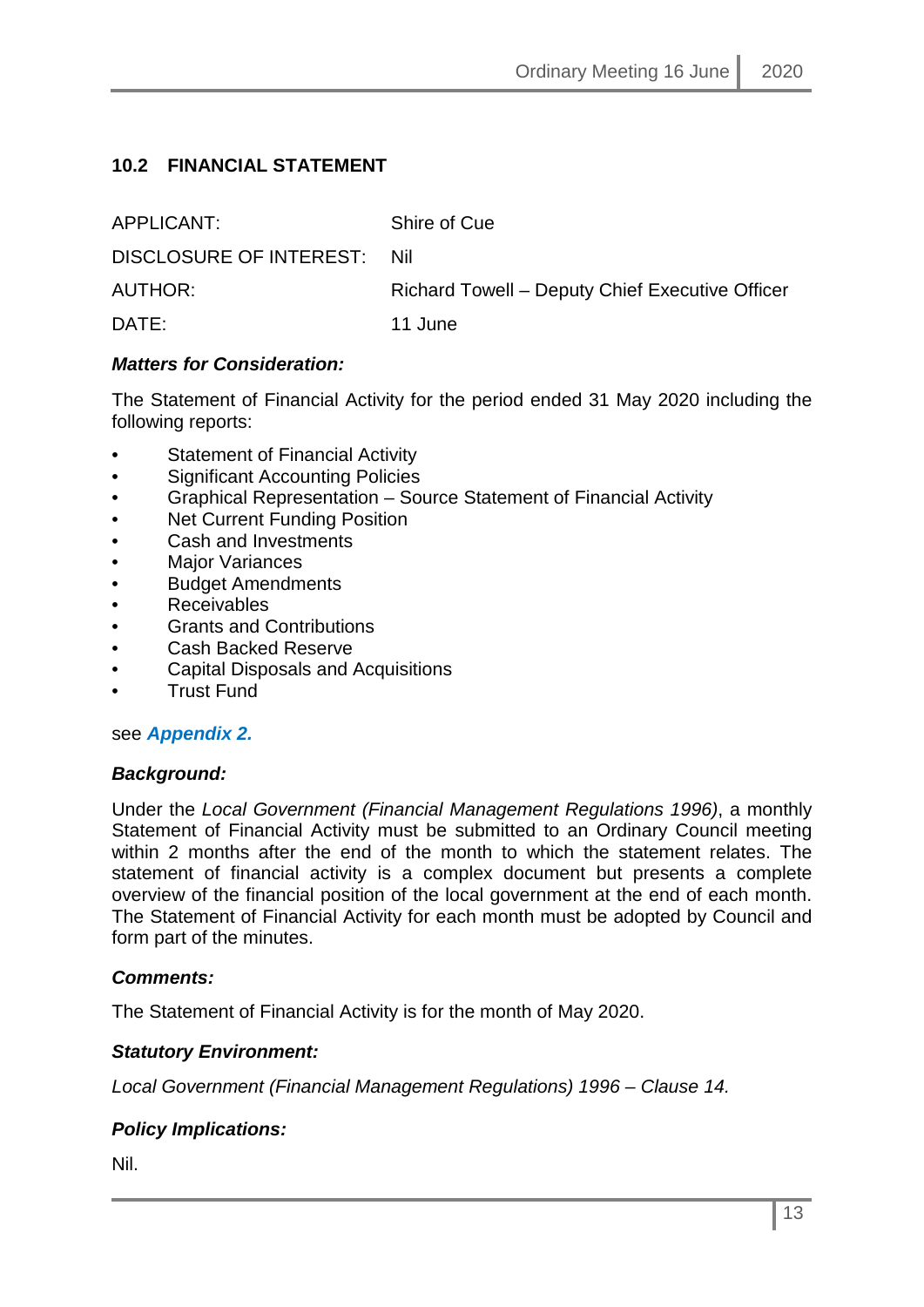*Financial Implications:*

Nil.

*Strategic Implications:*

Nil.

*Consultation:*

RSM Australia Pty Ltd.

# *Officer's Recommendation:* **Voting Requirement:** Simple Majority

*That Council receive the Financial Statements, prepared in accordance with the Local Government (Financial Management) Regulations, for the period ended 31 May 2020, as presented at Appendix 2.*

| <b>Council Decision: 05062020</b> | <b>Voting requirement: Simple Majority</b>                                        |  |  |
|-----------------------------------|-----------------------------------------------------------------------------------|--|--|
| <b>MOVED: Cr Dennis</b>           | <b>SECONDED: Cr Spindler</b>                                                      |  |  |
|                                   | That Caugail resource the Financial Clatements, proporced in coordense with the I |  |  |

*That Council receive the Financial Statements, prepared in accordance with the Local Government (Financial Management) Regulations, for the period ended 31 May 2020, as presented at Appendix 2.*

**CARRIED: 5/2** 

**AGAINST: Cr Houghton, Cr Fitzpatrick**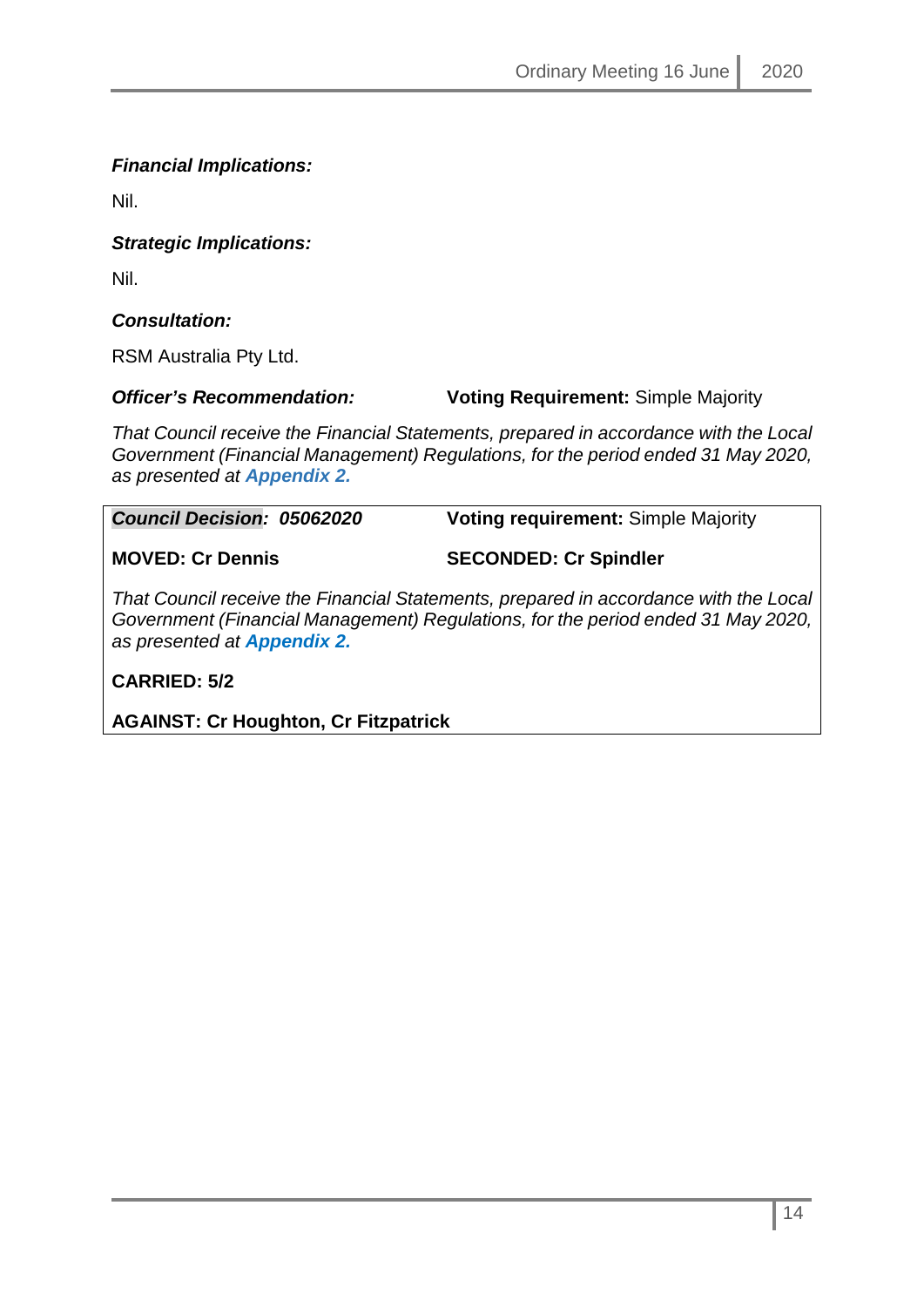# <span id="page-14-0"></span>**10.3 COUNCILLORS MEETING ATTENDANCE FEES**

| APPLICANT:                  | Shire of Cue                                    |
|-----------------------------|-------------------------------------------------|
| DISCLOSURE OF INTEREST: Nil |                                                 |
| AUTHOR:                     | Richard Towell – Deputy Chief Executive Officer |
| DATE:                       | 11 June 2020                                    |
|                             |                                                 |

# *Matters for Consideration:*

To determine the fees and allowances payable to Councillors for attending Council and committee meetings for the 2020-2021 financial year.

# *Background:*

The Local Government Act prescribes that council members be paid for attending meetings and reimbursed for costs incurred while carrying out their function as a council member. In 2013, the Salaries and Allowances Tribunal undertook a comprehensive review of the fees, allowances and expenses to be paid and reimbursed under the Local Government Act 1995 to elected council members. The review identified an increase in the roles and responsibilities of councillors as a result of key changes to local government planning and reporting requirements. The Tribunal determined minimum and maximum amounts of payments to be made or reimbursed to elected council members within a four band classification model.

Section 7B(2) of the Salaries and Allowances Act requires the Tribunal to undertake a review of the amount of fees and allowances to be paid to elected members under the local government act on an annual basis. The review for 2020 has been completed with the Tribunal determining that there be no increase in the band ranges.

# *Comments:*

The Shire of Cue sits as a band 4 local government. The table below shows the minimum and maximum amounts payable to elected members in the band 4 category along with the current amounts paid in 2019-2020 and proposed payments for 2020- 2021, being no change as determined by the Salaries and Allowances Tribunal.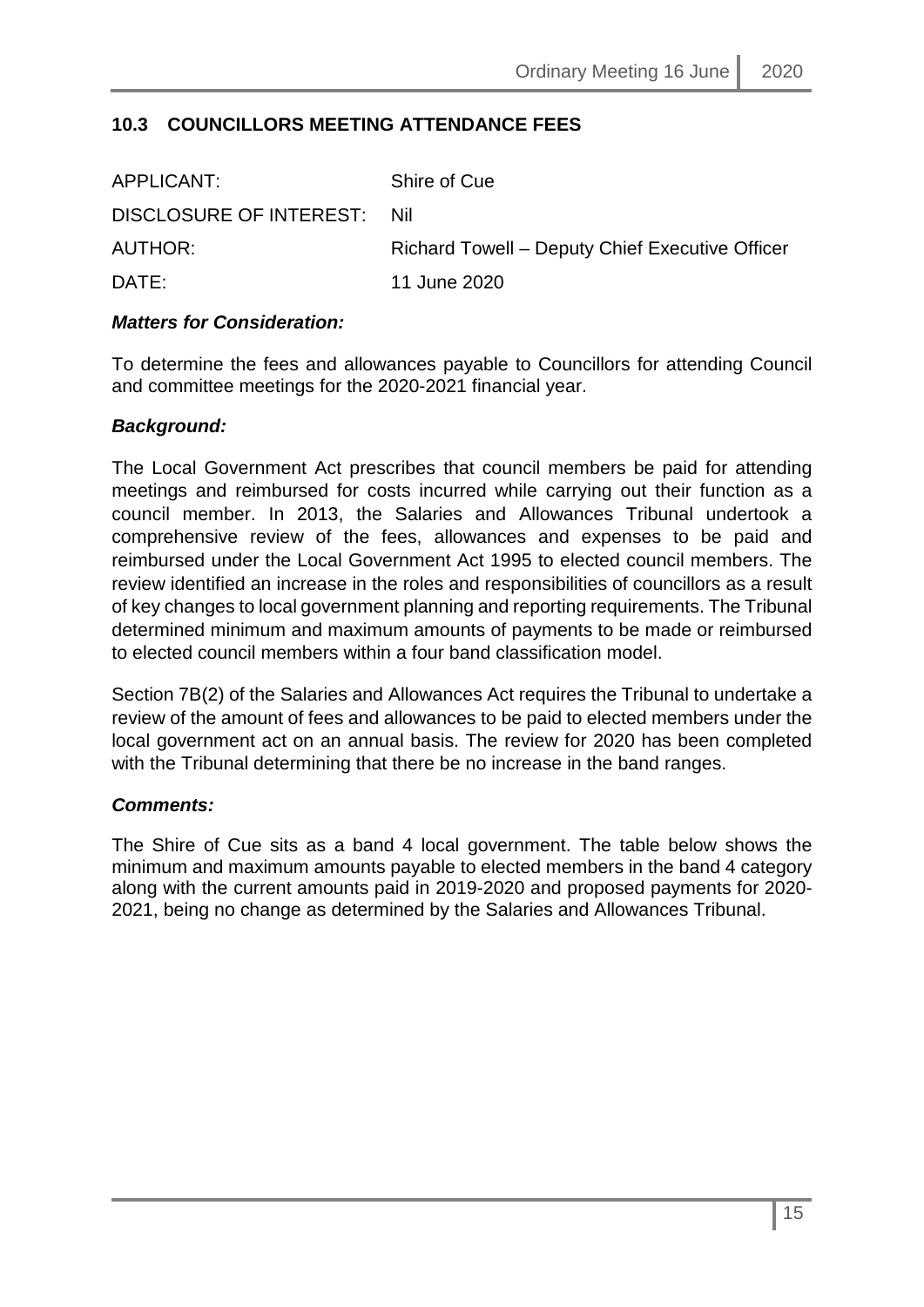| <b>Shire of Cue</b>                                                                                             |         |            |          |          |  |  |  |
|-----------------------------------------------------------------------------------------------------------------|---------|------------|----------|----------|--|--|--|
| <b>Councillor Attendance Fees</b>                                                                               |         |            |          |          |  |  |  |
| <b>Proposed</b><br>2020-2021<br><b>Maximum</b><br>2019-2020<br><b>Minimum</b><br><b>Band 4 Local Government</b> |         |            |          |          |  |  |  |
| <b>Council Meeting Fee - per</b>                                                                                |         |            |          |          |  |  |  |
| ordinary or special meeting                                                                                     |         |            |          |          |  |  |  |
| President                                                                                                       | \$91.00 | \$490.00   | \$490.00 | \$490.00 |  |  |  |
| Councillors                                                                                                     | \$91.00 | \$238.00   | \$238.00 | \$238.00 |  |  |  |
| <b>Committee Meeting Fee - per</b><br>authorised meeting                                                        |         |            |          |          |  |  |  |
| <b>All Councillors</b>                                                                                          | \$46.00 | \$119.00   | \$119.00 | \$119.00 |  |  |  |
| <b>Allowances - Paid monthly</b>                                                                                |         |            |          |          |  |  |  |
| <b>President Allowance</b>                                                                                      | \$42.75 | \$1,671.91 | \$908.00 | \$908.00 |  |  |  |
| Deputy President (25%)                                                                                          | \$10.69 | \$417.98   | \$227.00 | \$227.00 |  |  |  |
| <b>ICT Allowance - Paid monthly</b>                                                                             |         |            |          |          |  |  |  |
| <b>All Councillors</b>                                                                                          | \$41.67 | \$291.66   | \$290.00 | \$290.00 |  |  |  |
| <b>Reimbursements</b>                                                                                           |         |            |          |          |  |  |  |
| Engine displacement over 2600cc                                                                                 |         |            | \$0.9901 | \$0.9901 |  |  |  |
| Engine Displacement over 1600cc to                                                                              |         |            |          |          |  |  |  |
| 2600cc                                                                                                          |         |            | \$0.7087 | \$0.7087 |  |  |  |
| Engine displacement 1600cc and                                                                                  |         |            |          |          |  |  |  |
| under                                                                                                           |         |            | \$0.5837 | \$0.5837 |  |  |  |
| Other approved expenses supported                                                                               |         |            |          |          |  |  |  |
| by receipts.                                                                                                    |         |            |          |          |  |  |  |

# Council Meeting Attendance Fees

It is proposed that Councillor meeting attendance fees remain at the top rate of \$238 per meeting and the President meeting attendance fee also remain at the top rate of \$490 per meeting.

# Council Committee Attendance Fees

Recognising that Council Committee meeting attendance fees are usually paid at the rate of half the Councillors meeting attendance fee, it is proposed that this fee remain at \$119 per meeting.

# President and Deputy President Allowance

It is proposed that the President allowance remain at \$908 per month or \$10,896 per annum. The Deputy President allowance is 25% of this amount, being \$227 per month or \$2,724 per annum.

# ICT Allowance

It is proposed that this allowance remain at \$3,480 per annum payable as \$290 per month. This allowance is to provide councillors with the resources to obtain a high standard of electronic communication hardware and services to allow the Shire to optimise its communications with Councillors. There is no increase to this allowance under the Salaries and Allowances Tribunal review.

# Travel Allowance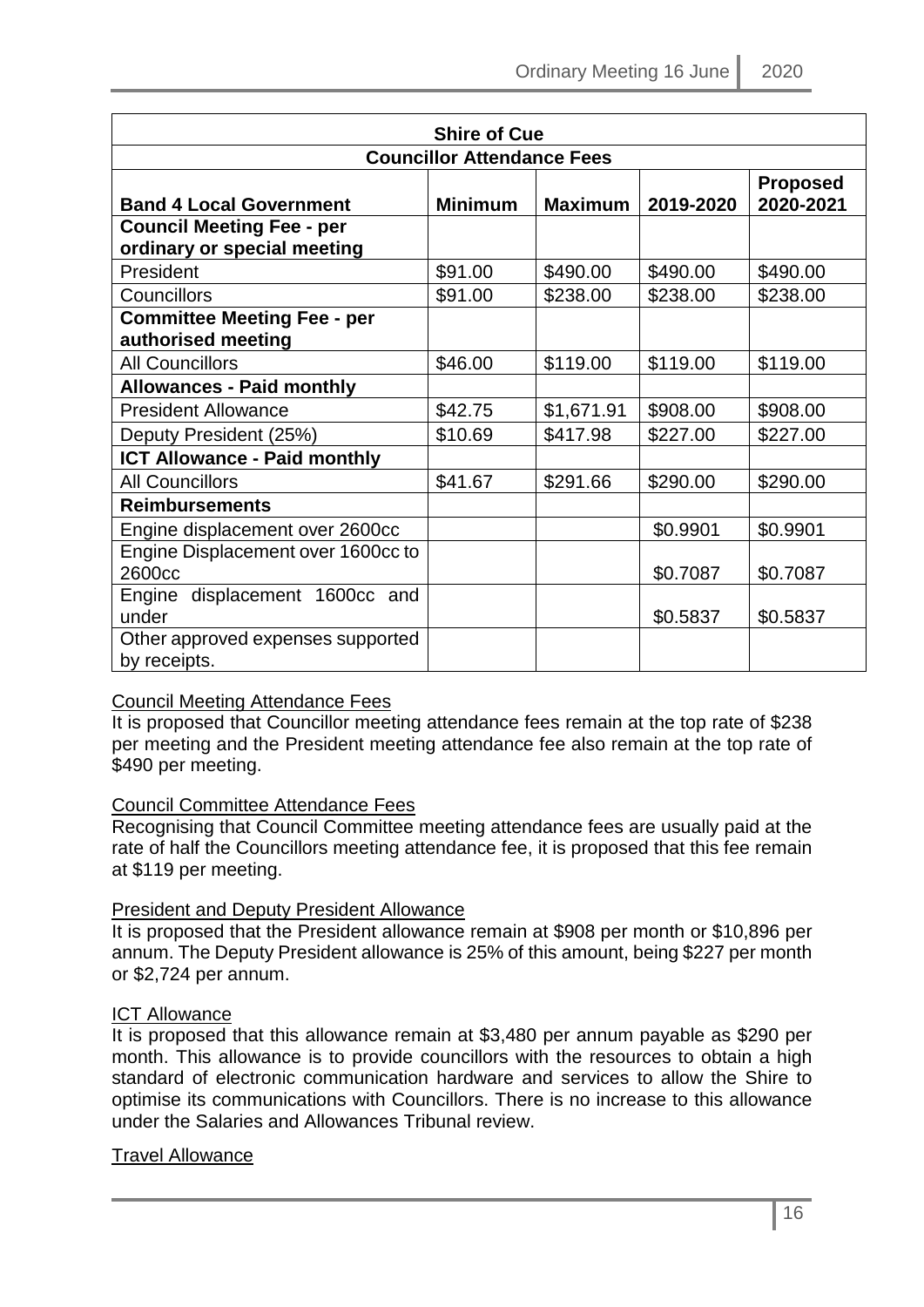The Salaries and Allowances Tribunal determination has set this at the same rates contained in section 30.6 of the Local Government Officers' (Western Australia) Interim Award 2011, which is currently \$0.9901 cents per kilometre for a vehicle with an engine capacity over 2600cc.

# *Statutory Environment:*

*Local Government Act 1995* 

*Part 5, Division 8 – Local government payments and gifts to its members.*

*Local Government (Administration) Regulations 1996* 

*Part 8 – Local government payments and gifts to its members.*

*Salaries and Allowances Act 1975* 

*Section 7B*

*Section 7B(2) of the SA Act requires the Tribunal to inquire into and determine the amount of:* 

- *fees, or the minimum and maximum amounts of fees, to be paid under the Local Government Act 1995 ('the LG Act') to elected council members for attendance at meetings;*
- *expenses, or the minimum and maximum amounts of expenses, to be reimbursed under the LG Act to elected council members; and*
- *allowances, or the minimum and maximum amounts of allowances, to be paid under the LG Act to elected council members.*

*Local Government Officers' (Western Australia) Interim Award 2011* 

*section 30.6.*

# *Policy Implications:*

Nil

# *Financial Implications:*

Allowance has been made in the draft 2020-2021 budget for councillor meeting attendance fees and allowances.

# *Strategic Implications:*

Nil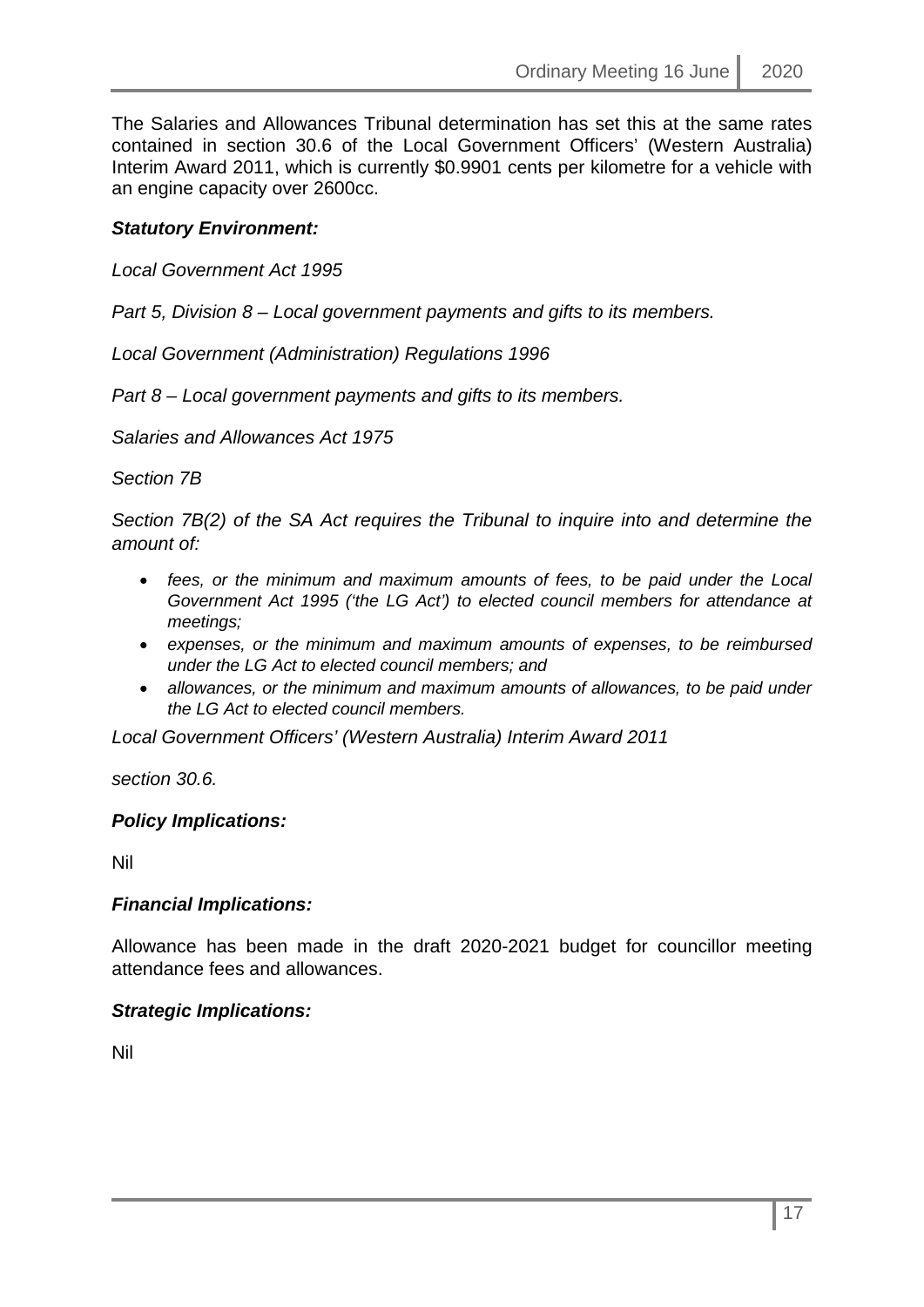# *Consultation:*

Rob Madson – Chief Executive Officer

**Officer's Recommendation: Voting Requirement:** Absolute Majority

That Council, by absolute majority, set the following Members Fees for the 2020-2021 financial year.

| <b>Council Meeting Fee - per ordinary or</b><br>special meeting |          |          |              |
|-----------------------------------------------------------------|----------|----------|--------------|
| President                                                       | \$490    |          |              |
| Councillors                                                     | \$238    |          |              |
| <b>Committee Meeting Fee - per authorised</b><br>meeting        |          |          |              |
| <b>All Councillors</b>                                          | \$119    |          |              |
| <b>Allowances - Paid monthly</b>                                |          |          |              |
| <b>President Allowance</b>                                      | \$908    | \$10,896 | per<br>annum |
| Deputy President (25%)                                          | \$227    | \$2,724  | per<br>annum |
| <b>ICT Allowance - Paid monthly</b>                             |          |          |              |
| <b>All Councillors</b>                                          | \$290    | \$3,480  | per<br>annum |
| <b>Reimbursements</b>                                           |          |          |              |
| Travelling to and from authorised meetings -<br>c/km            |          |          |              |
| Engine displacement over 2600cc                                 | \$0.9901 |          |              |
| Engine Displacement over 1600cc to 2600cc                       | \$0.7087 |          |              |
| Engine displacement 1600cc and under                            | \$0.5837 |          |              |
| Other approved expenses supported<br>by<br>receipts.            |          |          |              |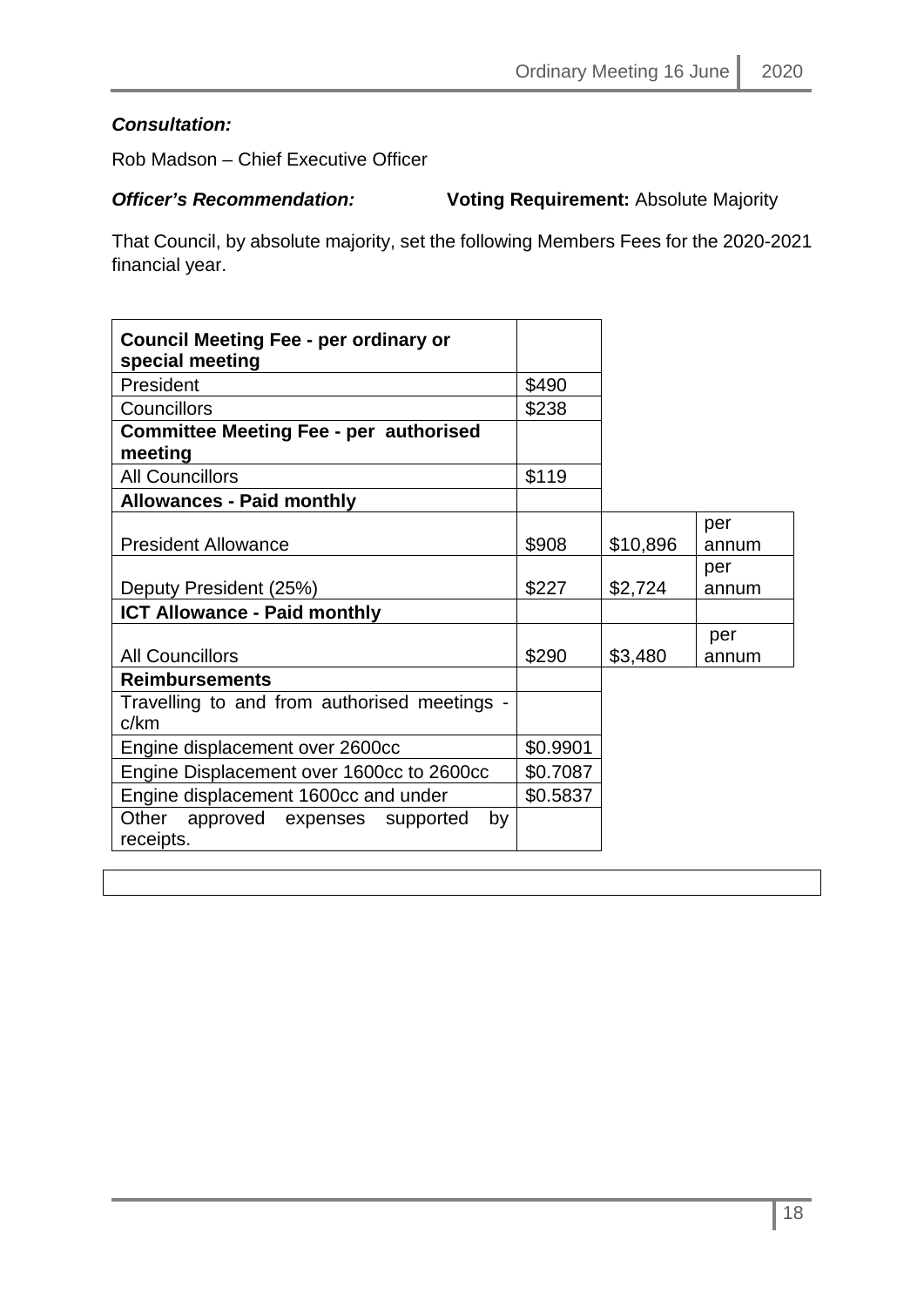*Council Decision: 06062020* **Voting requirement:** Absolute Majority

**MOVED: Cr Price SECONDED: Cr Spindler**

That Council, by absolute majority, set the following Members Fees for the 2020-2021 financial year.

| <b>Council Meeting Fee - per ordinary or</b><br>special meeting |          |          |              |
|-----------------------------------------------------------------|----------|----------|--------------|
| President                                                       | \$490    |          |              |
| Councillors                                                     | \$238    |          |              |
| <b>Committee Meeting Fee - per authorised</b><br>meeting        |          |          |              |
| <b>All Councillors</b>                                          | \$119    |          |              |
| <b>Allowances - Paid monthly</b>                                |          |          |              |
| <b>President Allowance</b>                                      | \$908    | \$10,896 | per<br>annum |
| Deputy President (25%)                                          | \$227    | \$2,724  | per<br>annum |
| <b>ICT Allowance - Paid monthly</b>                             |          |          |              |
| <b>All Councillors</b>                                          | \$290    | \$3,480  | per<br>annum |
| <b>Reimbursements</b>                                           |          |          |              |
| Travelling to and from authorised meetings -<br>c/km            |          |          |              |
| Engine displacement over 2600cc                                 | \$0.9901 |          |              |
| Engine Displacement over 1600cc to 2600cc                       | \$0.7087 |          |              |
| Engine displacement 1600cc and under                            | \$0.5837 |          |              |
| Other approved expenses supported<br>by<br>receipts.            |          |          |              |

**CARRIED: 7/0**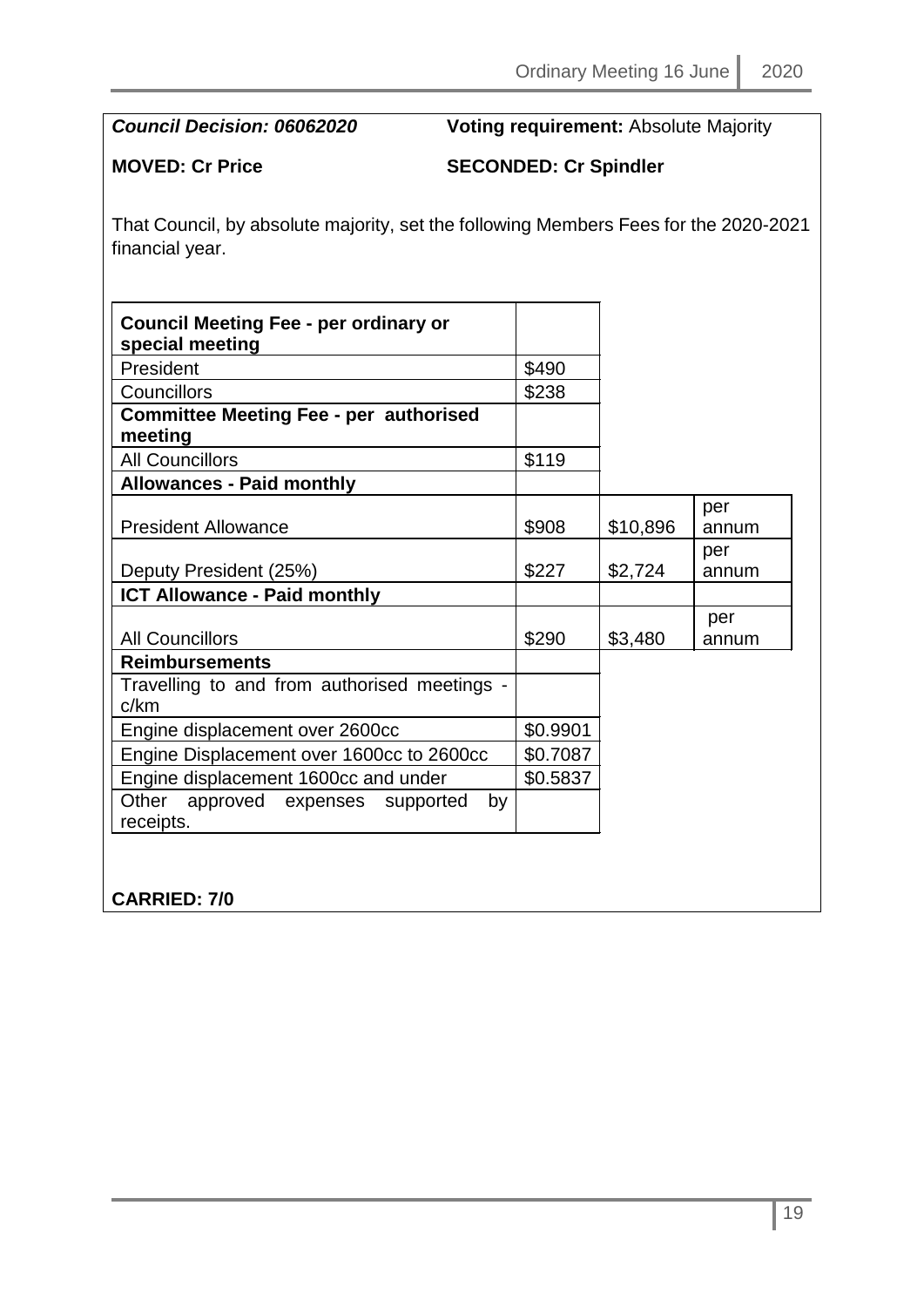# <span id="page-19-0"></span>**10.4 2020-2021 FEES AND CHARGES**

| APPLICANT:                  | Shire of Cue                                    |
|-----------------------------|-------------------------------------------------|
| DISCLOSURE OF INTEREST: Nil |                                                 |
| AUTHOR:                     | Richard Towell - Deputy Chief Executive Officer |
| DATE:                       | 11 June 2020                                    |
|                             |                                                 |

#### *Matters for Consideration:*

Adoption of the fees and charges for the Shire of Cue for the 2020-2021 financial year.

#### *Background:*

In accordance with section 6.16 of the Local Government Act 1995, fees and charges are adopted annually as part of the Council's budget.

#### *Comments:*

The schedules of fees and charges proposed for the 2020-2021 financial year are included in *Appendix 3*. In response to the COVID 19 commitments adopted by Council at the ordinary meeting of Council held on 21 April, item 10.3, point d. "*review fees and charges considering whether fees can be reduced, waived or deferred during the COVID 19 pandemic as part of the 2020-21 budget process;".* It is proposed that there be no increase in fees and charges with the exception of the cemetery charge for sinking or reopening a grave which still needs to be increased incrementally to reflect the actual costs incurred by the Shire. Comments have been included in the schedule of fees and charges to provide clarification on the proposed charge.

#### *Statutory Environment:*

*Local Government Act 1995 – Part 6, Division 5, Subdivision 2 – Fees and Charges.*

#### *6.16. Imposition of fees and charges*

- (1) A local government may impose\* and recover a fee or charge for any goods or service it provides or proposes to provide, other than a service for which a service charge is imposed.
	- *\* Absolute majority required.*
- (2) A fee or charge may be imposed for the following
	- (a) providing the use of, or allowing admission to, any property or facility wholly or partly owned, controlled, managed or maintained by the local government;
	- (b) supplying a service or carrying out work at the request of a person;
	- (c) subject to section 5.94, providing information from local government records;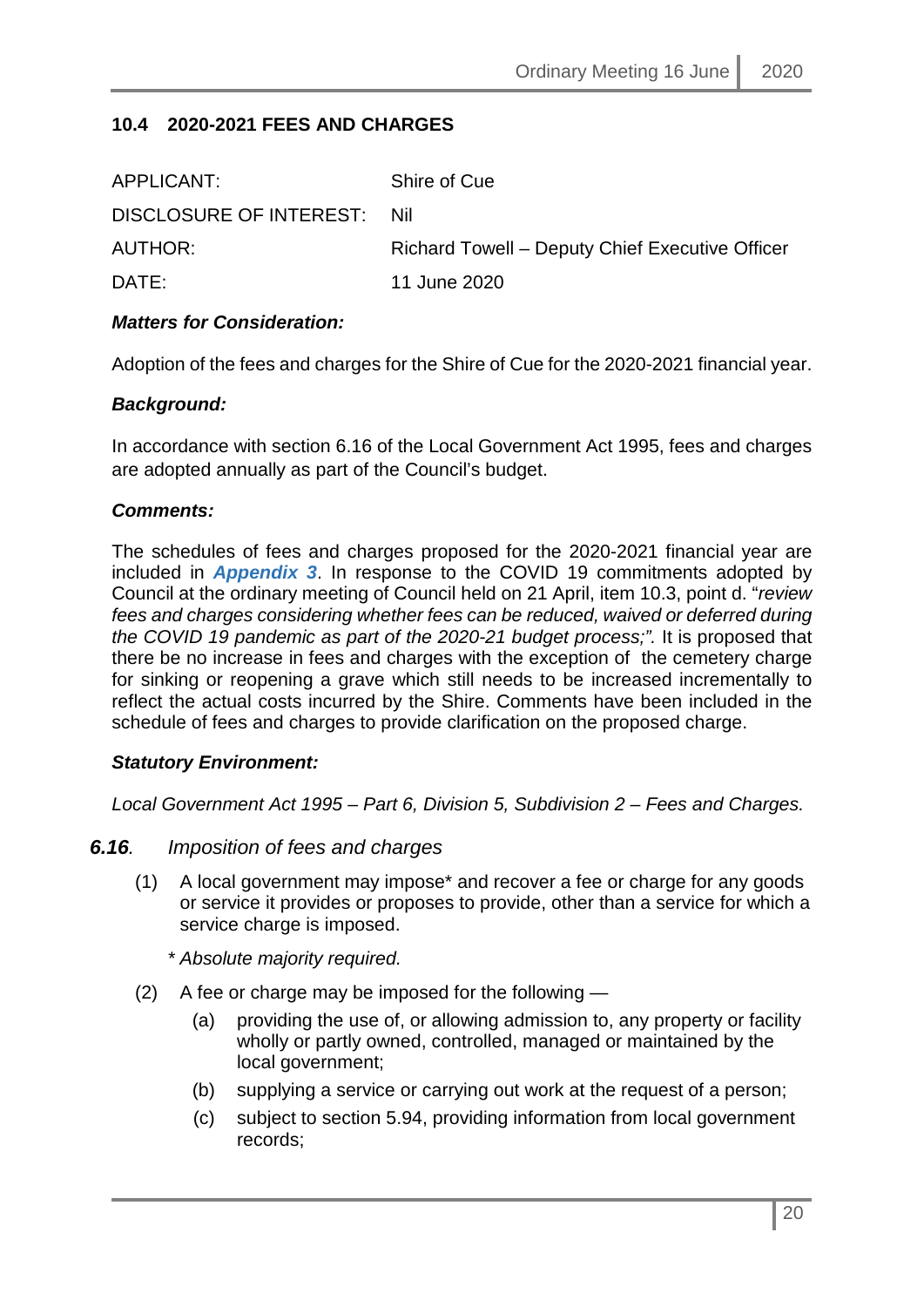- (d) receiving an application for approval, granting an approval, making an inspection and issuing a licence, permit, authorisation or certificate;
- (e) supplying goods;
- (f) such other service as may be prescribed.
- (3) Fees and charges are to be imposed when adopting the annual budget but may be —
	- (a) imposed\* during a financial year; and
	- (b) amended\* from time to time during a financial year.

*\* Absolute majority required.*

- *6.17. Setting level of fees and charges*
	- (1) In determining the amount of a fee or charge for a service or for goods a local government is required to take into consideration the following factors —
		- (a) the cost to the local government of providing the service or goods; and
		- (b) the importance of the service or goods to the community; and
		- (c) the price at which the service or goods could be provided by an alternative provider.
	- (2) A higher fee or charge or additional fee or charge may be imposed for an expedited service or supply of goods if it is requested that the service or goods be provided urgently.
	- (3) The basis for determining a fee or charge is not to be limited to the cost of providing the service or goods other than a service —
		- (a) under section 5.96; or
		- (b) under section  $6.16(2)(d)$ ; or
		- (c) prescribed under section 6.16(2)(f), where the regulation prescribing the service also specifies that such a limit is to apply to the fee or charge for the service.
	- (4) Regulations may
		- (a) prohibit the imposition of a fee or charge in prescribed circumstances; or
		- (b) limit the amount of a fee or charge in prescribed circumstances.

#### *6.18. Effect of other written laws*

- (1) If the amount of a fee or charge for a service or for goods is determined under another written law a local government may not —
	- (a) determine an amount that is inconsistent with the amount determined under the other written law; or
	- (b) charge a fee or charge in addition to the amount determined by or under the other written law.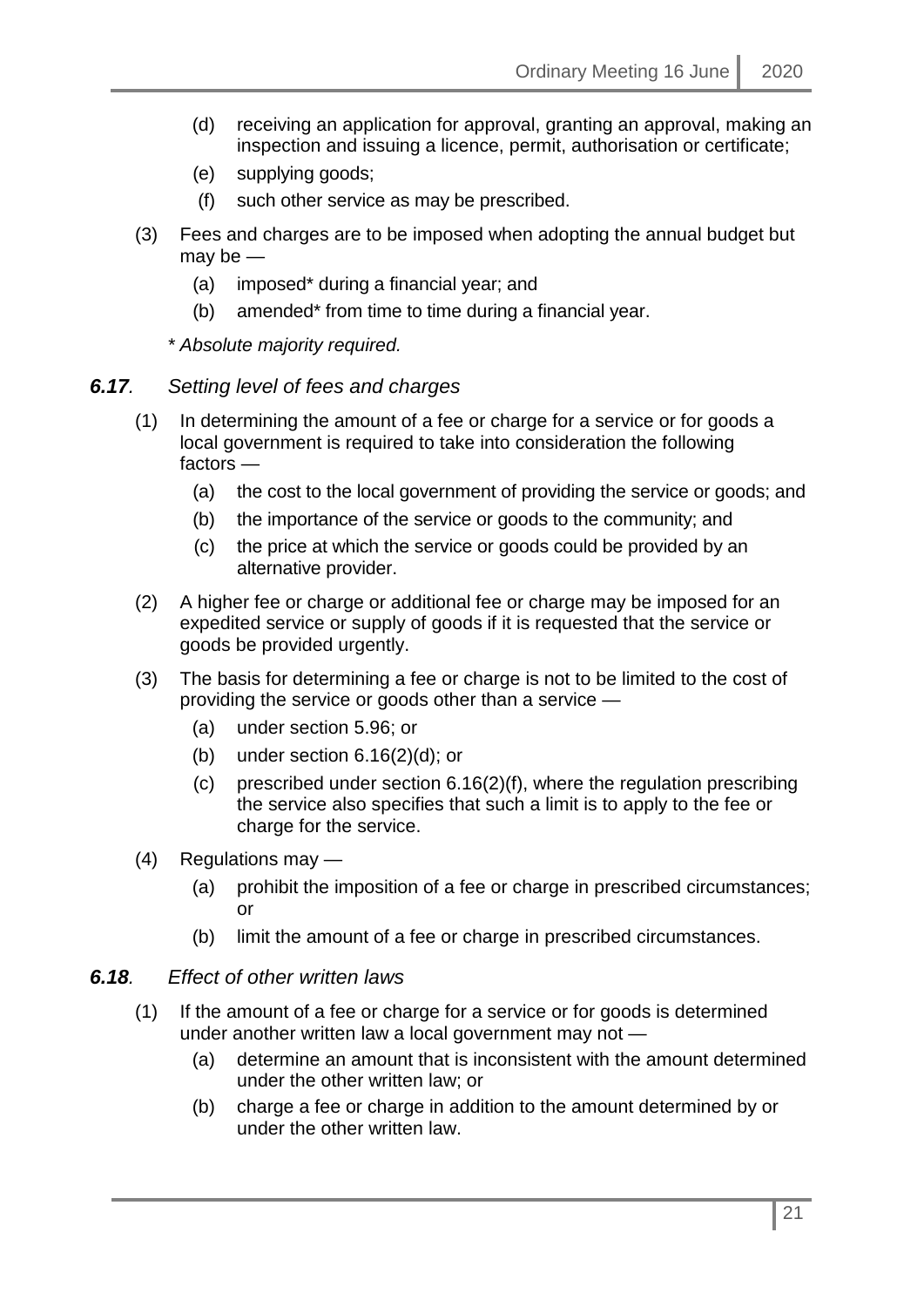(2) A local government is not to impose a fee or charge for a service or goods under this Act if the imposition of a fee or charge for the service or goods is prohibited under another written law.

# *6.19. Local government to give notice of fees and charges*

If a local government wishes to impose any fees or charges under this Subdivision after the annual budget has been adopted it must, before introducing the fees or charges, give local public notice of —

- (a) its intention to do so; and
- (b) the date from which it is proposed the fees or charges will be imposed.

#### *Policy Implications:*

Nil

# *Financial Implications:*

Fees and charges revenue makes up approximately 10% of the Shires operating income and provides a means for the Shire to recover the costs of providing services on a user pay basis.

#### *Strategic Implications:*

*Shire of Cue Strategic Community Plan 2017 – 2027*

*Outcome 2.1: A strategically focused and unified Council functioning efficiently*

*2.1.3: Maintain accountability and financial responsibility.* 

# *Consultation:*

Rob Madson – Chief executive Officer

John Curtin – Manager Works and Services

Bill Atyeo – Environmental Health Officer

# **Officer's Recommendation: Voting Requirement: Absolute Majority**

That Council, by absolute majority, adopts the schedule of fees and charges contained in *Appendix 3* effective from 1 July 2020 and incorporates these fees and charges into the 2020-2021 budget.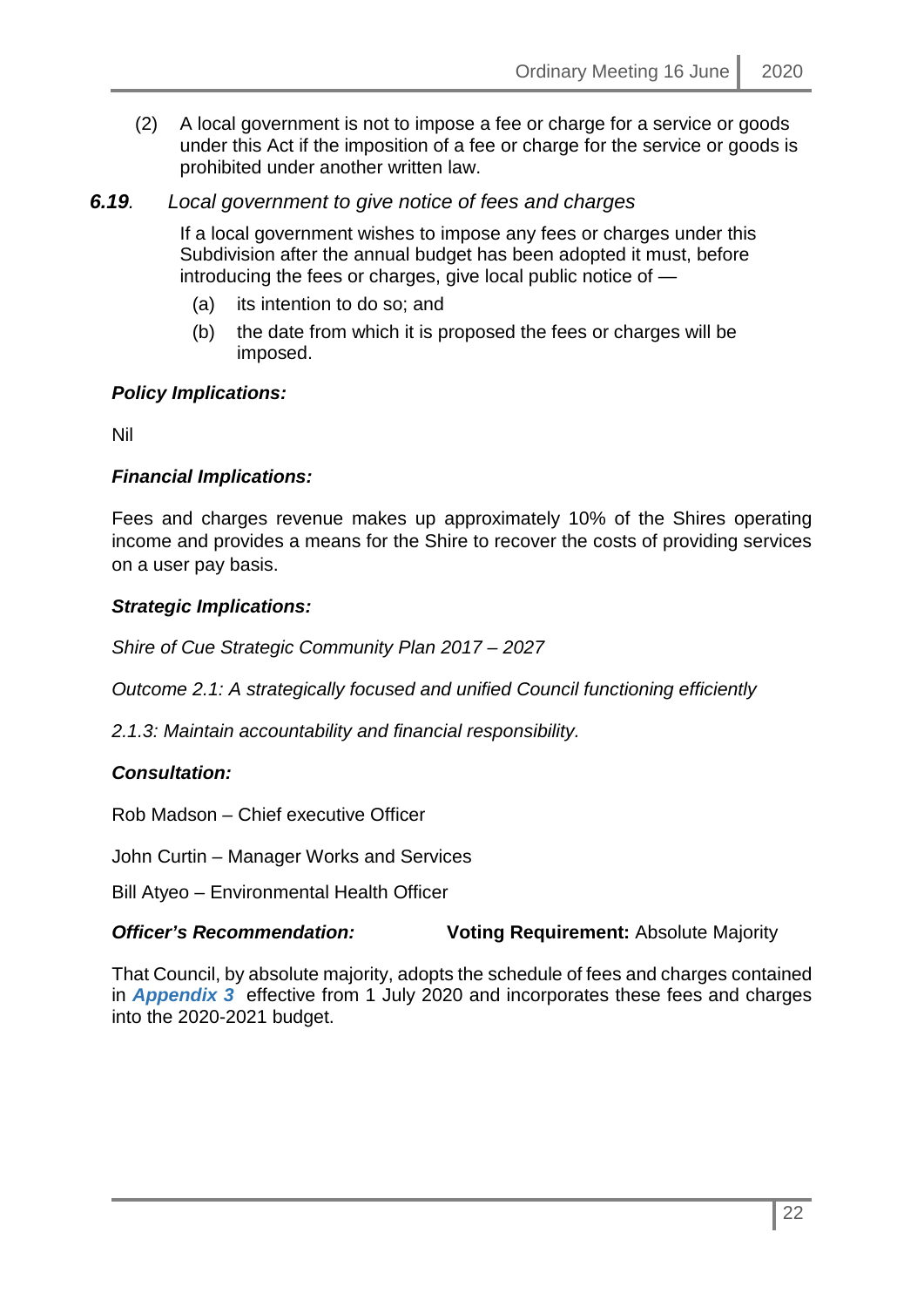*Council Decision: 07062020* **Voting requirement:** Absolute Majority

# **MOVED: Cr Spindler SECONDED: Cr Dennis**

That Council, by absolute majority, adopts the schedule of fees and charges contained in *Appendix 3* effective from 1 July 2020 and incorporates these fees and charges into the 2020-2021 budget.

# **CARRIED: 7/0**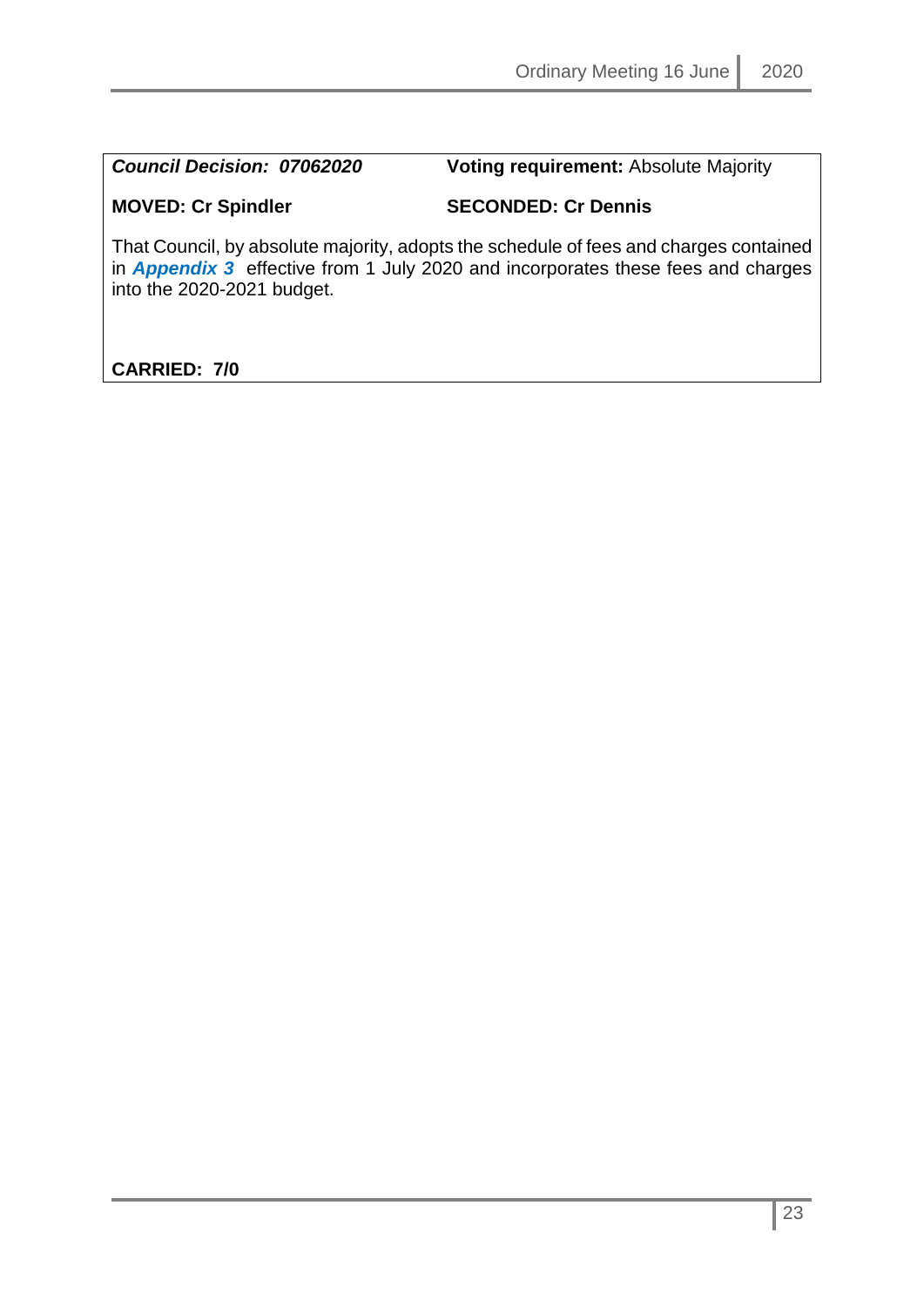# <span id="page-23-0"></span>**10.5 OFFER TO PURCHASE LOT 312 (14) CHESSON STREET**

| APPLICANT:              | Shire of Cue                         |
|-------------------------|--------------------------------------|
| DISCLOSURE OF INTEREST: | - Nil                                |
| AUTHOR:                 | Rob Madson – Chief Executive Officer |
| DATE:                   | 12 June 2020                         |

#### *Matters for Consideration:*

Offer to purchase Lot 312 (14) Chesson Street, Cue.

#### *Background:*

For the past several years, allowance has been made in the annual budget for the potential purchase of Lot 312 (14) Chesson Street which is currently owned by WA Department of Communities and surplus to their requirements. Interest in acquiring the property was prompted by the negative impact of the actions of a series of tenants residing in the property creating nuisance for the residents of the adjoining Cue Tourist park. Since indicating an interest in the property, the Shire has been awaiting the Department of Community process to release the property and determine a sale price.

The Department of Communities advised on 12 June 2020 that the sale price of the property, determined by averaging two recently obtained valuations, is \$52,500.

#### *Comments:*

Acquiring this property will give the Shire control of who the tenants are and therefore any potential negative impact on the adjoining Tourist Park.

The property has four bedrooms, one bathroom and an additional toilet and would make a suitable addition to the Shire's staff housing stock. It is currently vacant.

The Shire owns the two neighbouring properties, one of which is tenanted by an administrative staff member, the other is a vacant lot which has been incorporated into the Tourist Park for a dog exercise area.

#### *Statutory Environment:*

LOCAL GOVERNMENT ACT 1995 - SECT 9.49A

*9.49A Execution of documents*

 *(1) A document is duly executed by a local government if —* 

 *(a) the common seal of the local government is affixed to it in accordance with subsections (2) and (3); or*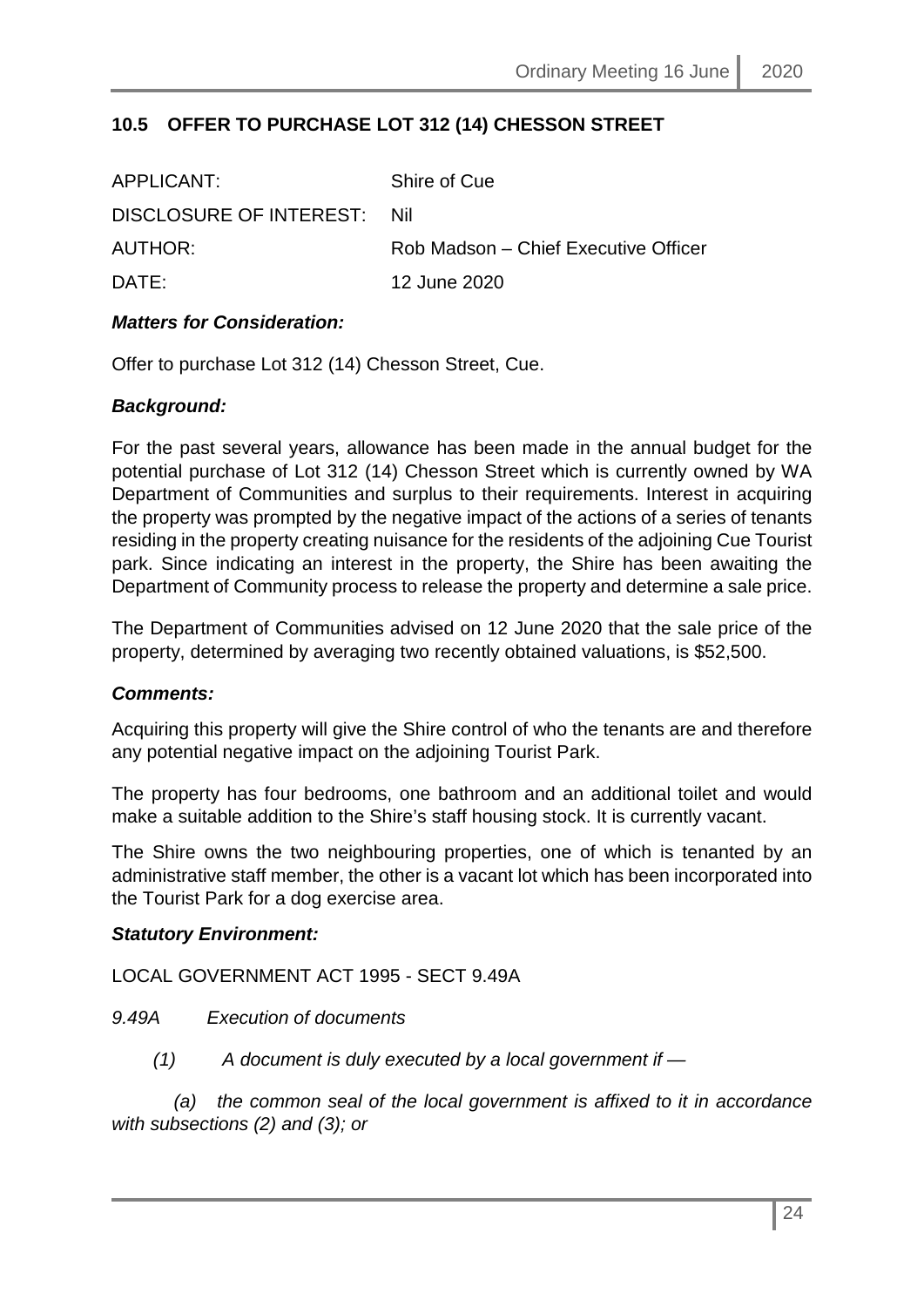*(b) it is signed on behalf of the local government by a person or persons authorised under subsection (4) to do so.* 

 *(2) The common seal of a local government is not to be affixed to any document except as authorised by the local government.* 

 *(3) The common seal of the local government is to be affixed to a document in the presence of —*

 *(a) the mayor or president; and* 

*(b) the chief executive officer or a senior employee authorised by the chief executive officer, each of whom is to sign the document to attest that the common seal was so affixed.*

#### *Policy Implications:*

*D.9 PURCHASING POLICY*

*7.2 Sole Source of Supply (Monopoly Suppliers)*

*The procurement of goods and/or services available from only one private sector source of supply, (i.e. manufacturer, supplier or agency) is permitted without the need to call competitive quotations provided that there must genuinely be only one source of supply.*

Purchasing authority thresholds do not apply to the purchase of land or buildings.

# *Financial Implications:*

The 2019/20 annual budget contains an allocation of \$250,000 for the purchase of land and buildings for staff housing. \$232,639 of this allocation remains available.

# *Strategic Implications:*

While not specifically referred to in the Shire's current Strategic Community Plan, the addition of this property to the Shire's housing stock will increase the housing options able to be offered to current and/or potential Shire employees.

# *Consultation:*

Trish Bovenkerk - Sales Co-Ordinator, WA Department of Communities

Richard Towell – Deputy CEO

#### *Officer's Recommendation:* **Voting Requirement: Simple Majority**

That Council agree to purchase Lot 312 (14) Chesson Street from the WA Department of Communities for the sum of \$52,500 and authorise the CEO to complete the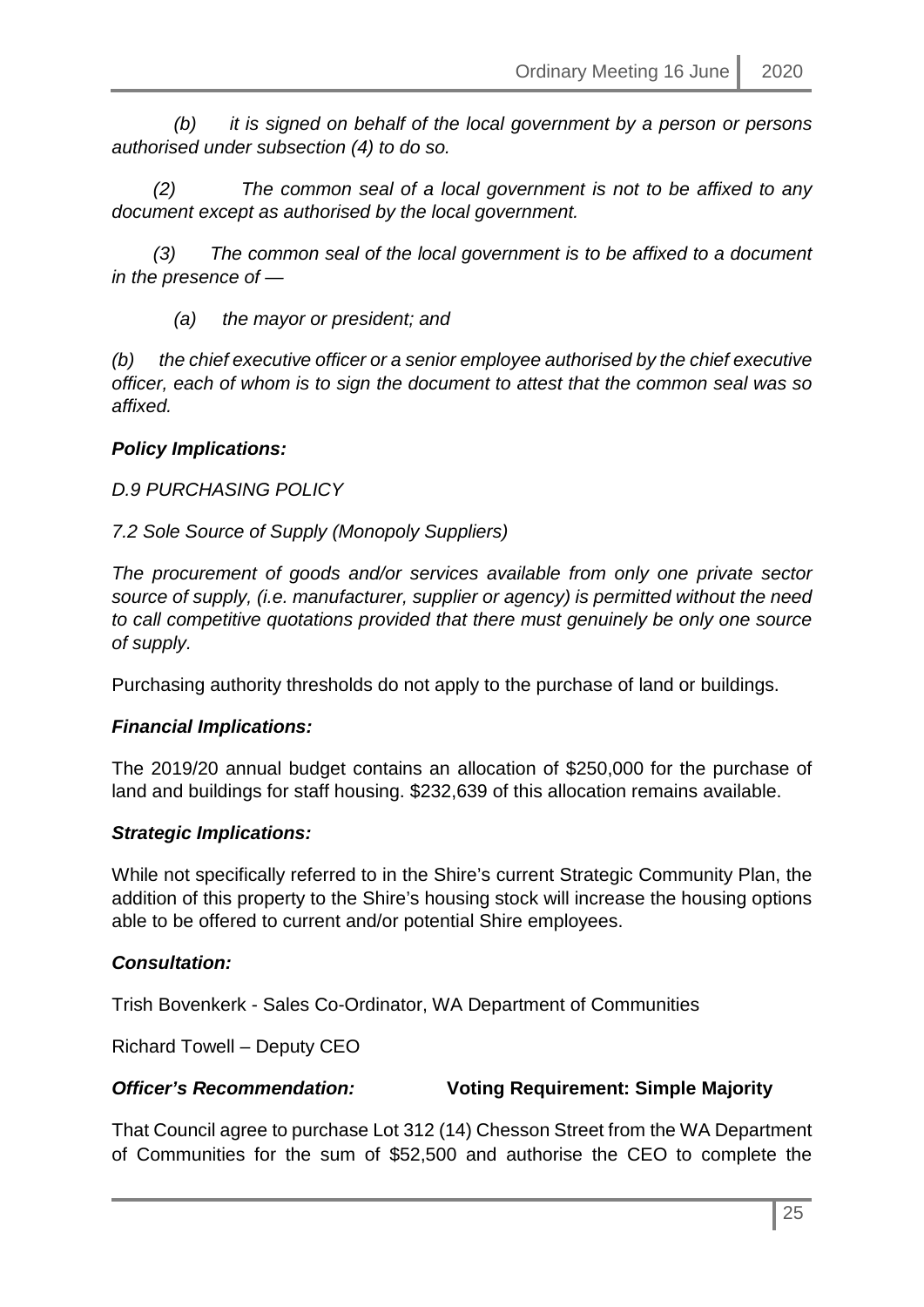necessary documentation to effect the purchase, including the application of the common seal if required.

| <b>Council Decision: 08062020</b> | <b>Voting requirement: Simple Majority</b> |
|-----------------------------------|--------------------------------------------|
| <b>MOVED: Cr Price</b>            | <b>SECONDED: Cr Houghton</b>               |

That Council agree to purchase Lot 312 (14) Chesson Street from the WA Department of Communities for the sum of \$52,500 and authorise the CEO to complete the necessary documentation to effect the purchase, including the application of the common seal if required.

# **CARRIED: 7/0**